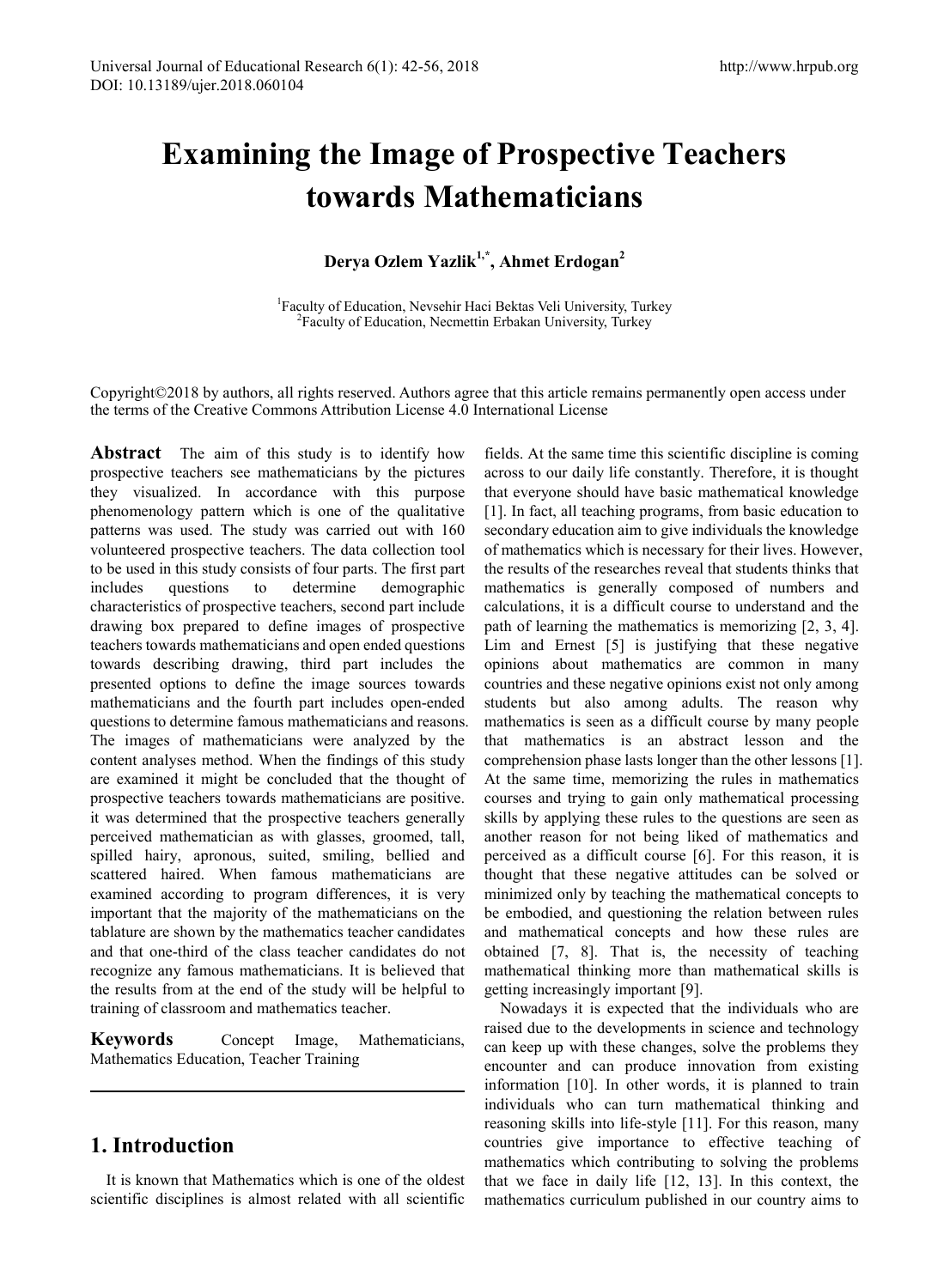train individuals who have developed mathematical thinking power, who are good problem solvers and who value mathematics and learning [14]. From this point of view, it can be said that the teachers who are the practitioners of the teaching programs and organizing the learning environments have an important role in educating the individuals who have made mathematics a life style [11]. Because teachers transfer their personal feelings, thoughts and beliefs about the topic with or without awareness to the students, thereby they affect students' thoughts and attitudes [15]. It is seen here that teachers' attitudes towards mathematics and mathematicians direct the professions that students will choose. For this reason, it is considered that teacher candidate's thoughts on mathematics and mathematicians should be examined. Especially, it is seen important that disclosing the thoughts of form teacher candidates who will give the basic love of mathematics to the students in elementary school, and mathematics teacher candidates who will develop the attitudes of the students and direct their job selection towards to mathematics and mathematicians.

There are many studies in which students and prospective teachers are searched for opinions and beliefs about mathematics [16, 17, 9, 18, 19, 20, 21, 22, 23, 24, 25, 26]. However, it seems that there are only a few studies that examine the images of students and prospective teachers for mathematicians [3, 27, 28, 29, 30, 31]. When the images of mathematics emerged in these studies are examined, in the work done by Picker and Berry [3] the mathematician seems to be perceived to be more neglected, dirty, bully, threatening and male. Piatek-Jimenez [29] pointed out that as a result of a study with five female mathematics students, these students stated mathematicians as intelligent, weak in the social side, constantly thinking of mathematics and math obsessions. In his study of Norwegian students' images for mathematics, Grevholm [28] found that mathematicians were perceived as men, elderly, lonely, often wearing glasses and occasional beards. In the studies of Aguilar and her colleagues [27] with Mexican high school students, high school students seem to perceive mathematicians as male, casual or formal attire, and in some cases glasses. In addition, it is stated that mathematicians are seen as people who are happy, intelligent, enjoying work and passionate about mathematics. In our country, it has been found out that in the study done by nineteen middle school students by Ucar and colleagues [32] mathematicians were perceived as asocial, lonely, introverted, silent and nervous

people who deal with numbers in general. In the study conducted by Yazlik and Erdogan [31] with one hundred and fifty high school students, it is seen that in general mathematicians are perceived as male, middle aged, well-groomed, well-dressed, intelligent and amusing also at low rates perceived as ruthless, selfish, nervous, boring and insulting.

As a result of the literature search, a small number of researches have been found that examine the images of mathematicians. Especially in our country there is no study that comparing the thoughts of prospective teachers who will direct the students' job selection and will be a model to them in the future towards the mathematicians according to the program they are studying. Therefore, it is necessary to study the images of the candidates for mathematics and if negative images are determined, studies should be done to transfer these negative images into positive. For this reason, in this study, it is aimed to determine and compare the images towards to mathematicians of teacher candidates who are studying at elementary school mathematics, secondary school mathematics and classroom teacher education programs.

## **2. Method**

The aim of this study is determine and compare how the prospective teachers who are studying at elementary school mathematics, secondary school mathematics and classroom teacher education programs are seeing the mathematicians on the basis of moving pictures in their minds. For this purpose, phenomenology pattern, which is one of the qualitative research patterns, has been used. In the studies where the phenomenology pattern used, it is aimed to reveal individual perceptions or perspectives related to a certain phenomenon [33].

#### **2.1. Participants**

This study was conducted with 160 prospective teachers who are studying at two state universities in Turkey and selected on a voluntary basis. The 46 percent (28.75%) of the participants are studying at the secondary mathematics teaching, 60 percent (37.50%) of them at elementary mathematics teaching and 54 percent (33.75%) of them at classroom teaching programs. Frequency and percentage values of the participants' related to age and gender are given in Table 1.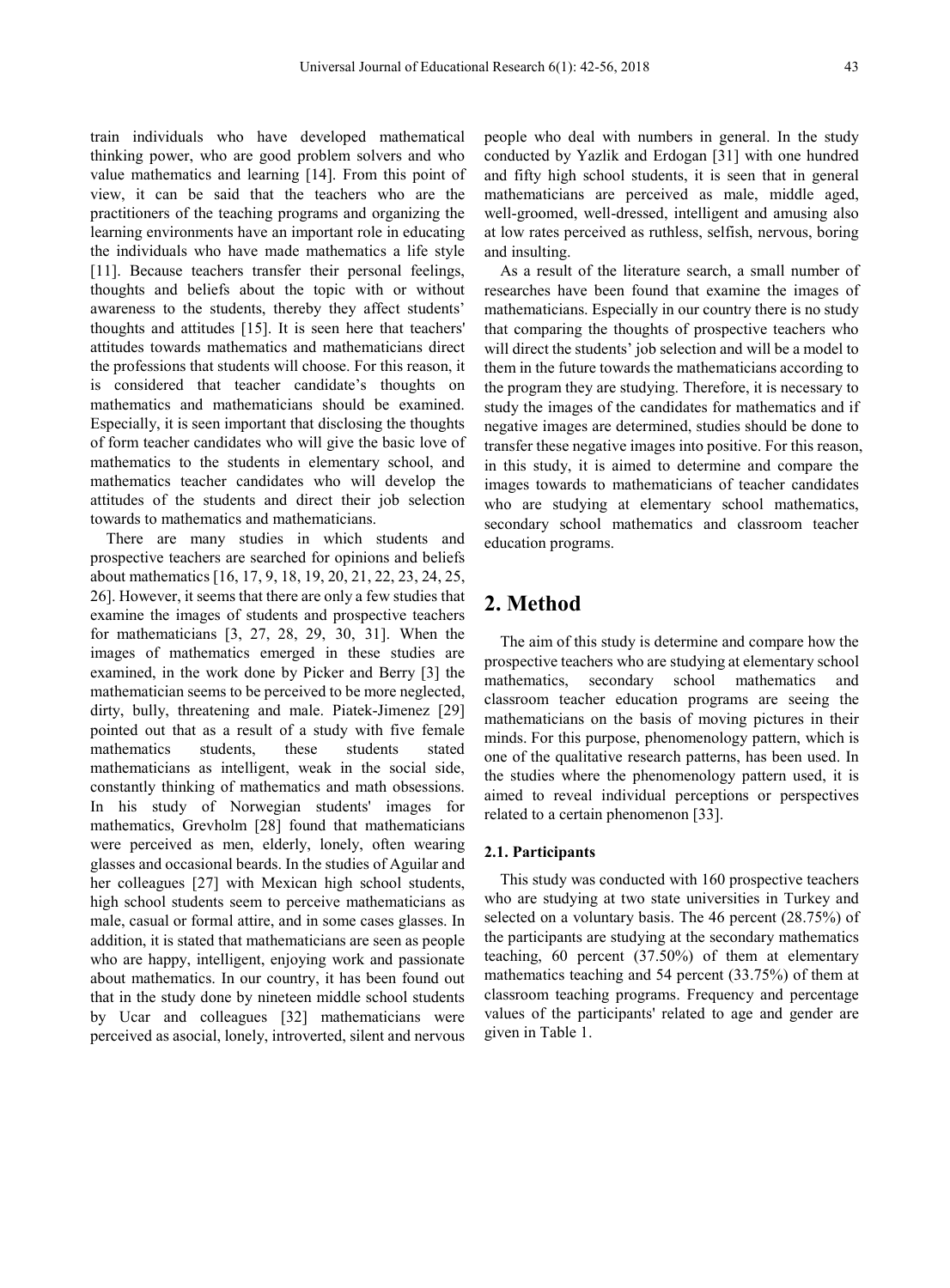|        |                | <b>Secondary Mathematics Teaching</b> |                | <b>Elementary Mathematics Teaching</b> | <b>Classroom Teaching</b> |               |  |
|--------|----------------|---------------------------------------|----------------|----------------------------------------|---------------------------|---------------|--|
| Age    | f              | $\frac{0}{0}$                         | f              | $\frac{0}{0}$                          | f                         | $\frac{0}{0}$ |  |
| 18     | $\overline{7}$ | 15,21                                 | 6              | 10,00                                  | 7                         | 12,96         |  |
| 19     | 6              | 13.04                                 | 10             | 16,66                                  | 8                         | 14,81         |  |
| 20     | 6              | 13,04                                 | 10             | 16,66                                  | 21                        | 38,88         |  |
| 21     | 5              | 10,86                                 | 9              | 15,00                                  | 10                        | 18,51         |  |
| 22     | 8              | 17,39                                 | 8              | 13,33                                  | 4                         | 7,40          |  |
| 23     | 8              | 17,39                                 | 10             | 16,66                                  | 3                         | 5,55          |  |
| 24     | 6              | 13.04                                 | $\overline{7}$ | 11,66                                  |                           | 1,85          |  |
| Gender | f              | $\frac{0}{0}$                         | f              | $\frac{0}{0}$                          | f                         | $\%$          |  |
| Male   | 13             | 28,26                                 | 17             | 28,33                                  | 17                        | 31,48         |  |
| Female | 33             | 71,73                                 | 43             | 71,66                                  | 37                        | 68,51         |  |

**Table 1.** Frequency and percentage values of the participants' related to gender and age

#### **2.2. Data Collection**

In this study, the Turkish version of a scale which was developed by Song and Kim [34] based on Draw-A-Scientist Test (DAST) by Chambers [35] is used as data collection tool. The parts, the mental images of students towards scientists and their perception of scientists around them which exist in original scale by Song and Kim [34] are not used in this study and "mathematicians" term is used instead of "scientists" term in the original scale. The scale used in this study has four parts. The first part includes questions to determine demographic characteristics of students, second part include drawing box prepared to define images of students towards mathematicians and open ended questions towards describing drawing, third part includes the presented options to define the image sources towards mathematicians and the fourth part includes open-ended questions to determine famous mathematicians and reasons. In the data collection process, information on the purpose of the study has given and the scale was distributed on a voluntary basis. The application lasted for an average of 30 minutes.

#### **2.3. Data Analysis**

Each part of scale analyzed separately within itself and analysis are conducted by two experts in the field. In the second part, the drawings of a mathematician by the prospective teachers and the answers they gave to open-ended questions to describe these drawings are coded by examining and analyzes were made for each question individually by content analysis technique. Later, the repetitive codes were categorized and thematized. The data extracted according to the theme are presented in tabular form with frequency and percentage values reflecting the differences of the programs they have studied and provided separately for each theme. In the third part of the scale, the choices of the teacher candidates were analyzed from the options presented for determining the image sources for

mathematics and the image sources of the teacher candidates for mathematics were determined. In the last part, the answers given by the prospective teachers to the open-ended questions about the determination and reasons of famous mathematicians were read one by one and analyzed by content analysis as in the second part.

Yildirim and Simsek [33] stated that a detailed report about how the data and the results obtained is an important criterion for validity in qualitative researches. The data collection and analysis processes are explained in a detailed way within this context. In order to provide reliability in this study, the data were analyzed separately by two experts and then codes and categories determined. Comparing the analysis of these two experts in the field, the numbers of overlapping and non-overlapping codes are determined. The reliability level is calculated as 94% using (Reliability = number of overlapping/(number of overlapping + non-overlapping)) formula [36]. According to Miles and Huberman [36], if the value obtained from this formula is 90% or over, it is enough for reliability. Besides, the drawings of participants are presented to provide reliability and validity while commenting themes obtained from data.

## **3. Findings**

The findings of this study considering the subsections in the scale are given below.

#### **3.1. The Mathematician Images in Prospective Teachers' Mind**

When the answers to the open-ended questions and the drawings on which a typical mathematician image portrayed to identify the mathematician images in the minds of prospective teachers examined, it is seen that 10 female and 3 male totally 13 (28.3%) out of 46 secondary school Mathematics teacher candidates, 14 female and 2 male totally 16 (26.7%) out of 60 elementary school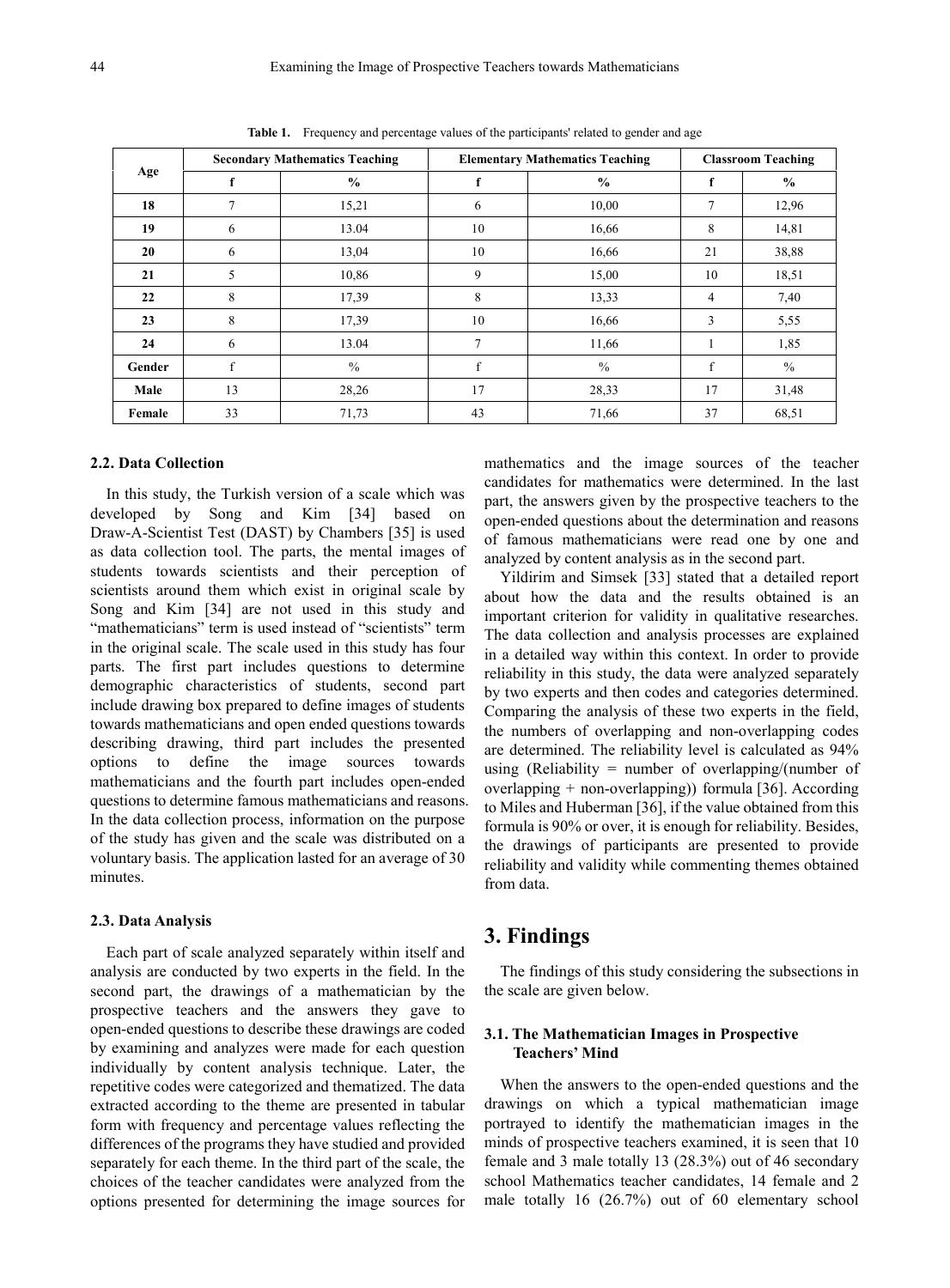Mathematics teacher candidates, and 1 female (1.85%) out of 54 classroom teacher candidates portrayed a mathematician who works on University. The rest 130 (81.3%) teacher candidates portrayed their mathematics teacher as mathematician.

As a result of the analysis of the data obtained from this part of the scale, the physical characteristics, personality characteristics, age, gender, material used, environment, interests and alternative symbols of a mathematician were obtained. The data classified according to the theme gathered later on are presented and interpreted in tabular form with frequency and percentage values reflecting the differences in the programs they have studied.

When Table 2 where the physical characteristic of the mathematician are examined, it is seen that 53.1% of prospective teachers portrayed the mathematician as spectacled, 51.9% as groomed, 34.4% as long, 31.9% as spilled hair, 27.5% as smocked, 26.9% as with suit, 25.6% as smiling, and 25% as bellied and messy hair. In addition to these 21.3% of prospective teachers portrayed the mathematician as neglected, 16.9% as scowling, 15% as sporty and 13.8% as thin.

When the physical characteristics of the mathematician are examined according to program differences; it is

observed that 32.6% of secondary school mathematics teacher candidates and 31.5% of class teacher candidates perceive mathematician as smocked and this ratio is 20% in elementary school mathematics teacher candidates. It is seen from the table that 59.7% of elementary school mathematics teacher candidates, 59.3% of classroom teacher candidates and 36.9% of secondary school mathematics teacher candidates perceived mathematician as groomed whereas 25.9% of classroom teacher candidates, 20% of elementary school mathematics teacher candidates and 17.4% of secondary school mathematics teacher candidates perceive mathematician as neglected. In addition, while elementary school mathematics teacher candidates with the 23.3% ratio and secondary school mathematics teacher candidates with the 21.7% ratio seeing the mathematicians more tired than classroom teachers, elementary mathematics teacher candidates with the 26.7% ration and classroom teachers with the 16.7% ratio seeing the mathematician more energetic than the secondary school mathematics teacher candidates. In addition to these findings, it is seen that 83.3% and 24.1% of the class teacher candidates, respectively, are portrayed mathematicians as spectacled and scowling at a higher level than the other teacher candidates.

**Table 2.** The physical characteristics of the mathematician in prospective teachers' mind

| Physical           |                | <b>Secondary School Mathematics</b><br><b>Teaching</b> |             | <b>Elementary School Mathematics</b><br>Teaching | <b>Classroom</b><br>Teaching | <b>Total</b>  |    |               |
|--------------------|----------------|--------------------------------------------------------|-------------|--------------------------------------------------|------------------------------|---------------|----|---------------|
| Characteristic     | $\mathbf f$    | $\frac{0}{0}$                                          | $\mathbf f$ | $\frac{0}{0}$                                    | $\mathbf F$                  | $\frac{0}{0}$ | f  | $\frac{0}{0}$ |
| Smocked            | 15             | 32,6                                                   | 12          | 20,0                                             | 17                           | 31,9          | 44 | 27,5          |
| With Suit          | 10             | 21,7                                                   | 17          | 28,3                                             | 16                           | 29,6          | 43 | 26,9          |
| Sporty             | 5              | 10,9                                                   | 11          | 18,3                                             | 8                            | 14,8          | 24 | 15,0          |
| Groomed            | 17             | 36,9                                                   | 34          | 56,7                                             | 32                           | 59,3          | 83 | 51,9          |
| Neglected          | 8              | 17,4                                                   | 12          | 20,0                                             | 14                           | 25,9          | 34 | 21,3          |
| Spectacled         | 13             | 28,3                                                   | 27          | 45,0                                             | 45                           | 83,3          | 85 | 53,1          |
| Beard              | 10             | 21,7                                                   | 12          | 20,0                                             | 8                            | 14,8          | 30 | 18,8          |
| Mustache           | 5              | 10,9                                                   | 10          | 16,7                                             | 9                            | 16,7          | 24 | 15,0          |
| Spilled Hair       | 15             | 32,6                                                   | 17          | 28,3                                             | 19                           | 35,2          | 51 | 31,9          |
| Curly Hair         | $\,8\,$        | 17,4                                                   | 13          | 21,7                                             | 9                            | 16,7          | 30 | 18,8          |
| Messy Hair         | 12             | 26,1                                                   | 20          | 33,3                                             | 8                            | 14,8          | 40 | 25,0          |
| Straight Hair      | 5              | 10,9                                                   | 9           | 15,0                                             | 17                           | 31,5          | 31 | 19,4          |
| Overweight/Bellied | 10             | 21,7                                                   | 15          | 25,0                                             | 15                           | 27,8          | 40 | 25,0          |
| Thin               | $\,8\,$        | 17,4                                                   | 13          | 21,7                                             | $\mathbf{1}$                 | 1,9           | 22 | 13,8          |
| Long               | 12             | 26,1                                                   | 17          | 28,3                                             | 26                           | 48,1          | 55 | 34,4          |
| Short              | $\,8\,$        | 17,4                                                   | 5           | 8,3                                              | 12                           | 22,2          | 25 | 15,6          |
| Smiling            | 12             | 26,1                                                   | 16          | 26,7                                             | 13                           | 24,1          | 41 | 25,6          |
| Thoughtful         | 3              | 6,5                                                    | 6           | 10,0                                             | $\overline{c}$               | 3,7           | 11 | 6,9           |
| Impressive         | 5              | 10,9                                                   | 11          | 18.3                                             | $\overline{4}$               | 7,4           | 20 | 12,5          |
| Scowling           | 6              | 13,0                                                   | 8           | 13,3                                             | 13                           | 24,1          | 27 | 16,9          |
| Tired              | 10             | 21,7                                                   | 14          | 23,3                                             | 5                            | 9,3           | 29 | 18,1          |
| Energetic          | $\overline{4}$ | 8,7                                                    | 16          | 26,7                                             | 9                            | 16,7          | 29 | 18,1          |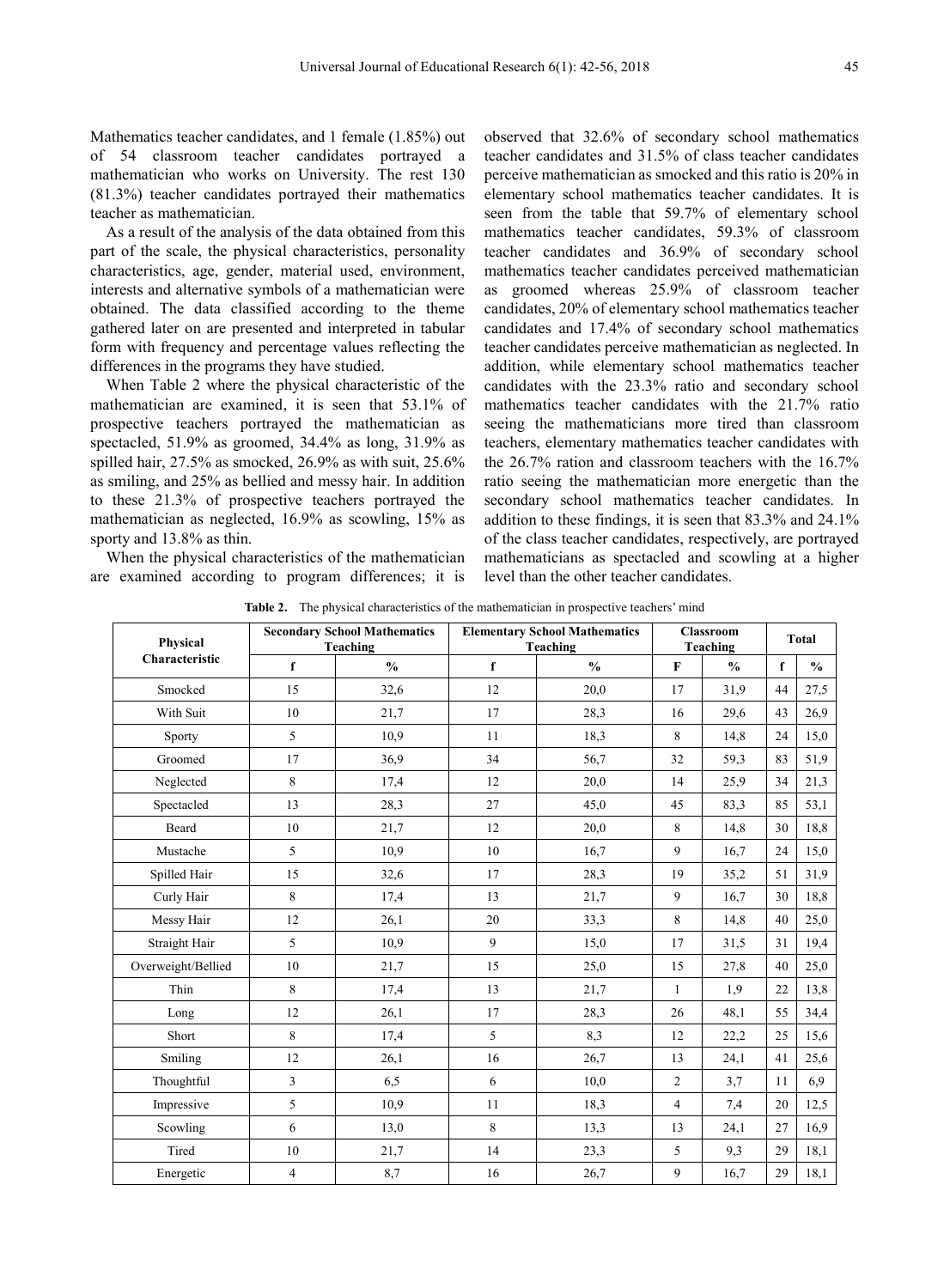When Table 3 where the personality characteristic of the mathematician are examined, it is seen that 34.4% of prospective teachers portrayed the mathematician as has good content knowledge, 28.1% as has good pedagogy knowledge, 25.6% as intelligent, 25% as witty, 25% as affectionate, 24.4% as committed to math, 24.4% as good

communication with the students and again 24.4% as understanding. In addition to these 18.8% of prospective teachers portrayed the mathematician as angry, 18.1% as serious, 10% as has weak pedagogy knowledge, 9.4% as bad communication with the students and unhappy, 8.8% as has weak content knowledge and 8.1% as wiseacre.

|                                      |                  | <b>Secondary School</b>     | <b>Elementary School</b><br>Classroom | <b>Total</b>  |                  |               |                |               |
|--------------------------------------|------------------|-----------------------------|---------------------------------------|---------------|------------------|---------------|----------------|---------------|
| <b>Personality Characteristics</b>   |                  | <b>Mathematics Teaching</b> | <b>Mathematics Teaching</b>           |               |                  | Teaching      |                |               |
|                                      | f                | $\frac{0}{0}$               | f                                     | $\frac{0}{0}$ | $\mathbf f$      | $\frac{0}{0}$ | f              | $\frac{0}{0}$ |
| Intelligent                          | 17               | 36,9                        | 15                                    | 25,0          | 9                | 16,7          | 41             | 25,6          |
| Committed to math                    | 15               | 32,6                        | 18                                    | 30,0          | 6                | 11,1          | 39             | 24,4          |
| Good communication with the students | 8                | 17,4                        | 16                                    | 26,7          | 15               | 27,8          | 39             | 24,4          |
| Bad communication with the students  | 3                | 6,5                         | 4                                     | 6,7           | 8                | 14,8          | 15             | 9,4           |
| Has good content knowledge           | 11               | 23,9                        | 24                                    | 40,0          | $20\,$           | 37,0          | 55             | 34,4          |
| Has weak content knowledge           | $\overline{c}$   | 4,3                         | 5                                     | 8,3           | $7\phantom{.0}$  | 12,9          | 14             | 8,8           |
| Has good pedagogy knowledge          | 8                | 17,4                        | 18                                    | 30,0          | 19               | 35,2          | 45             | 28,1          |
| Has weak pedagogy knowledge          | $\overline{2}$   | 4,3                         | 3                                     | 5,0           | 11               | 20,4          | 16             | 10,0          |
| Endear Math                          | 5                | 10,9                        | 10                                    | 16,7          | 8                | 14,8          | 23             | 14,4          |
| Makes Business fondly                | 10               | 21,7                        | 11                                    | 18,3          | $7\phantom{.0}$  | 12,9          | 28             | 17,5          |
| Wiseacre                             | $\mathbf{1}$     | 2,2                         | $\overline{\mathbf{4}}$               | 6,7           | $\,8\,$          | 14,8          | 13             | 8,1           |
| Angry                                | 4                | 8,7                         | 8                                     | 13,3          | 18               | 33,3          | 30             | 18,8          |
| Calm                                 | $\mathbf{1}$     | 2,2                         | $\mathbf{1}$                          | 1,7           | $\mathbf{1}$     | 1,9           | $\mathfrak{Z}$ | 1,9           |
| Restless                             | $\mathbf{1}$     | 2,2                         | $\overline{c}$                        | 3,3           | $\overline{c}$   | 3,7           | 5              | 3,1           |
| Always Thinking                      | 3                | 6,5                         | $\overline{c}$                        | 3,3           | $\boldsymbol{0}$ | 0,0           | 5              | 3,1           |
| Social                               | 5                | 10,9                        | $\boldsymbol{7}$                      | 11,7          | $7\phantom{.0}$  | 12,9          | 19             | 11,9          |
| Asocial                              | $\mathbf{1}$     | 2,2                         | $\mathbf{1}$                          | 1,7           | $\tau$           | 12,9          | 9              | 5,6           |
| Fun /Witty                           | 6                | 13,0                        | 13                                    | 21,7          | 21               | 38,9          | 40             | 25,0          |
| Serious                              | 7                | 15,2                        | 9                                     | 15,0          | 13               | 24,1          | 29             | 18,1          |
| Selfish                              | $\mathbf{1}$     | 2,2                         | $\boldsymbol{0}$                      | 0,0           | $\mathfrak{Z}$   | 5,6           | $\overline{4}$ | 2,5           |
| Understanding                        | 8                | 17,4                        | 10                                    | 16,7          | 21               | 38,9          | 39             | 24,4          |
| Concerned                            | 8                | 17,4                        | 9                                     | 15,0          | 17               | 31,5          | 34             | 21,3          |
| Helpful                              | 4                | 8,7                         | $\tau$                                | 11,7          | 14               | 25,9          | 25             | 15,6          |
| Devoted                              | 3                | 6,5                         | 8                                     | 13,3          | $\boldsymbol{0}$ | 0,0           | 11             | 6,9           |
| Patient                              | $\mathbf{1}$     | 2,2                         | $\mathbf{1}$                          | 1,7           | 6                | 11,1          | 8              | 5,0           |
| Happy                                | 3                | 6,5                         | 6                                     | 10,0          | 5                | 9,3           | 14             | 8,8           |
| Unhappy                              | 5                | 10,9                        | $\overline{\mathcal{L}}$              | 6,7           | 6                | 11,1          | 15             | 9,4           |
| Self-confident                       | $\mathbf{1}$     | 2,2                         | $\overline{\mathcal{L}}$              | 6,7           | 8                | 14,8          | 13             | 8,1           |
| Idealist                             | 4                | 8,7                         | 12                                    | 20,0          | 6                | 11,1          | 22             | 13,8          |
| Hardworking                          | 9                | 19,6                        | 19                                    | 31,7          | $\mathfrak{Z}$   | 5,6           | 31             | 19,4          |
| Disciplined                          | $\overline{c}$   | 4,3                         | $12\,$                                | 20,0          | $\,8\,$          | 14,8          | 22             | 13,8          |
| Orderly                              | $\mathbf{1}$     | 2,2                         | 13                                    | 21,7          | $\mathfrak{Z}$   | 5,6           | 17             | 10,6          |
| Compassionate                        | $\boldsymbol{0}$ | 0,0                         | $\overline{\mathbf{3}}$               | 5,0           | $\boldsymbol{0}$ | 0,0           | $\mathfrak{Z}$ | 1,9           |
| Affectionate                         | 12               | 26,1                        | 16                                    | 26,7          | 12               | 22,2          | 40             | 25,0          |
| Respectful                           | $\overline{c}$   | 4,3                         | 8                                     | 13,3          | $\boldsymbol{0}$ | 0,0           | 10             | 6,3           |
| Tantalizer                           | $\boldsymbol{0}$ | 0,0                         | $\boldsymbol{0}$                      | 0,0           | $\sqrt{5}$       | 9,3           | 5              | 3,1           |
| Having bad habits                    | $\mathbf{1}$     | 2,2                         | 5                                     | 8,3           | $\sqrt{2}$       | 3,7           | $\,8\,$        | 5,0           |

**Table 3.** The personality characteristics of the mathematician in prospective teachers' mind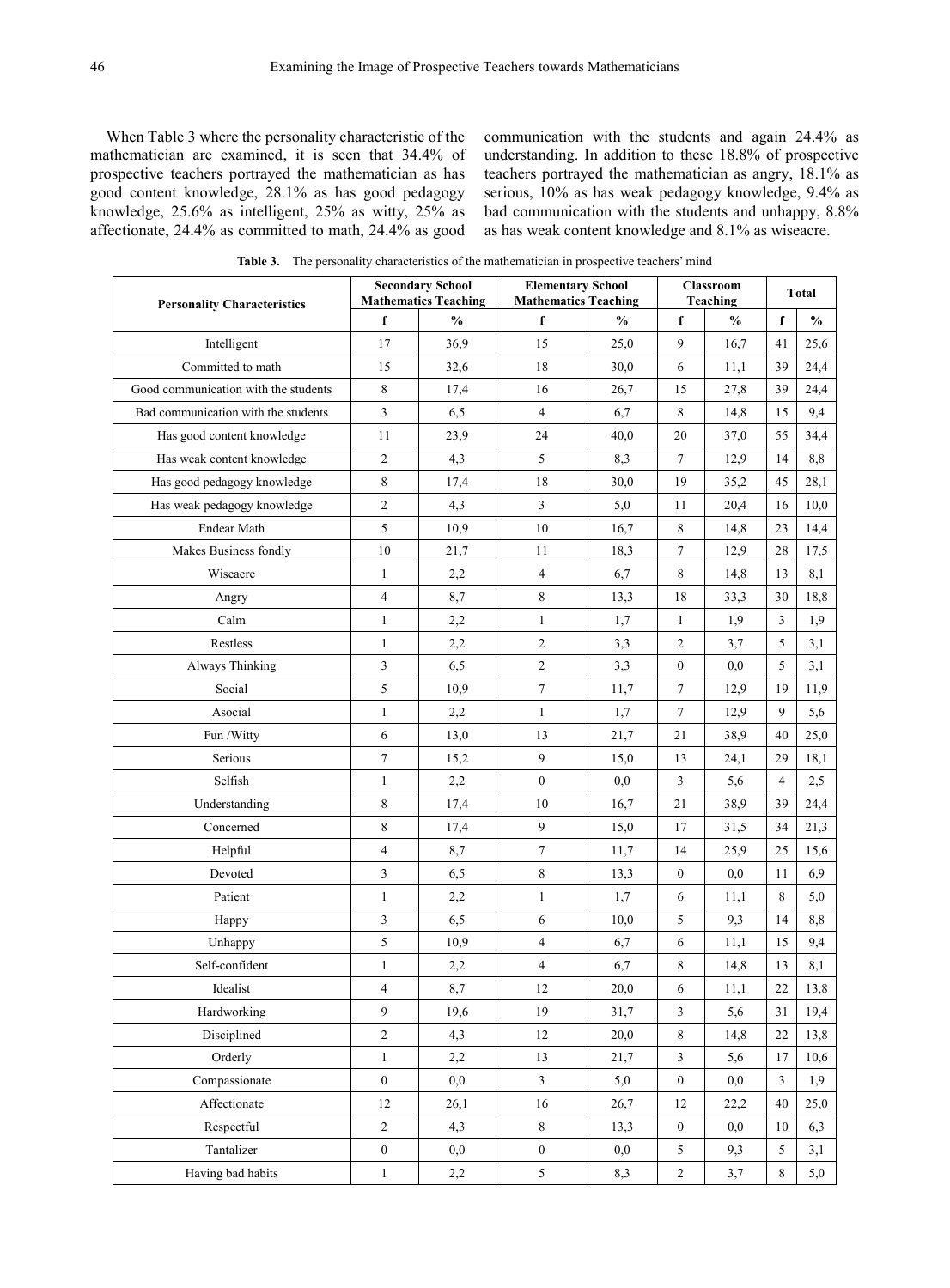

**Figure 1.** A few Examples of Drawings of Prospective Teachers

**Table 4.** Gender of the Mathematician in prospective teachers' mind

| Gender of the<br><b>Mathematicia</b><br>n |    | <b>Secondary School</b><br><b>Mathematics Teaching</b> |  |               | <b>Elementary School</b><br><b>Mathematics Teaching</b> |               |    | <b>Classroom Teaching</b> |        |               |      | Total         |        |               |      |               |
|-------------------------------------------|----|--------------------------------------------------------|--|---------------|---------------------------------------------------------|---------------|----|---------------------------|--------|---------------|------|---------------|--------|---------------|------|---------------|
|                                           |    | Female                                                 |  | Male          |                                                         | Female        |    | Male                      | Female |               | Male |               | Female |               | Male |               |
|                                           |    | $\frac{0}{0}$                                          |  | $\frac{0}{0}$ |                                                         | $\frac{6}{9}$ |    | $\frac{6}{9}$             |        | $\frac{6}{9}$ |      | $\frac{0}{0}$ |        | $\frac{6}{9}$ |      | $\frac{0}{0}$ |
| Female                                    | 15 | 45.5                                                   |  |               | 19                                                      | 44.2          |    | 1.8                       | O.     | 24.3          |      | 0.0           | 43     | 38.1          |      | 6,4           |
| Male                                      | 18 | 54,5                                                   |  | 92.3          | 24                                                      | 55.8          | 15 | 88.2                      | 28     | 75.7          | 17   | 100           | 70     | 61.9          | 44   | 93.6          |

When the personality characteristics of the mathematician are examined according to program differences; it is observed that while elementary school mathematics teacher candidates with the 30% ratio and secondary school mathematics teacher candidates with the 32.6% ratio seeing the mathematicians more committed to math than classroom teachers, elementary school

mathematics teacher candidates respectively seeing the mathematicians has more content and pedagogical knowledge than the secondary school mathematics teacher candidates with 40% and 30% ratios and classroom teachers are seeing with the 37% and 35.2% ratios. In addition to these, secondary school mathematics teacher candidates perceive the mathematicians more intelligent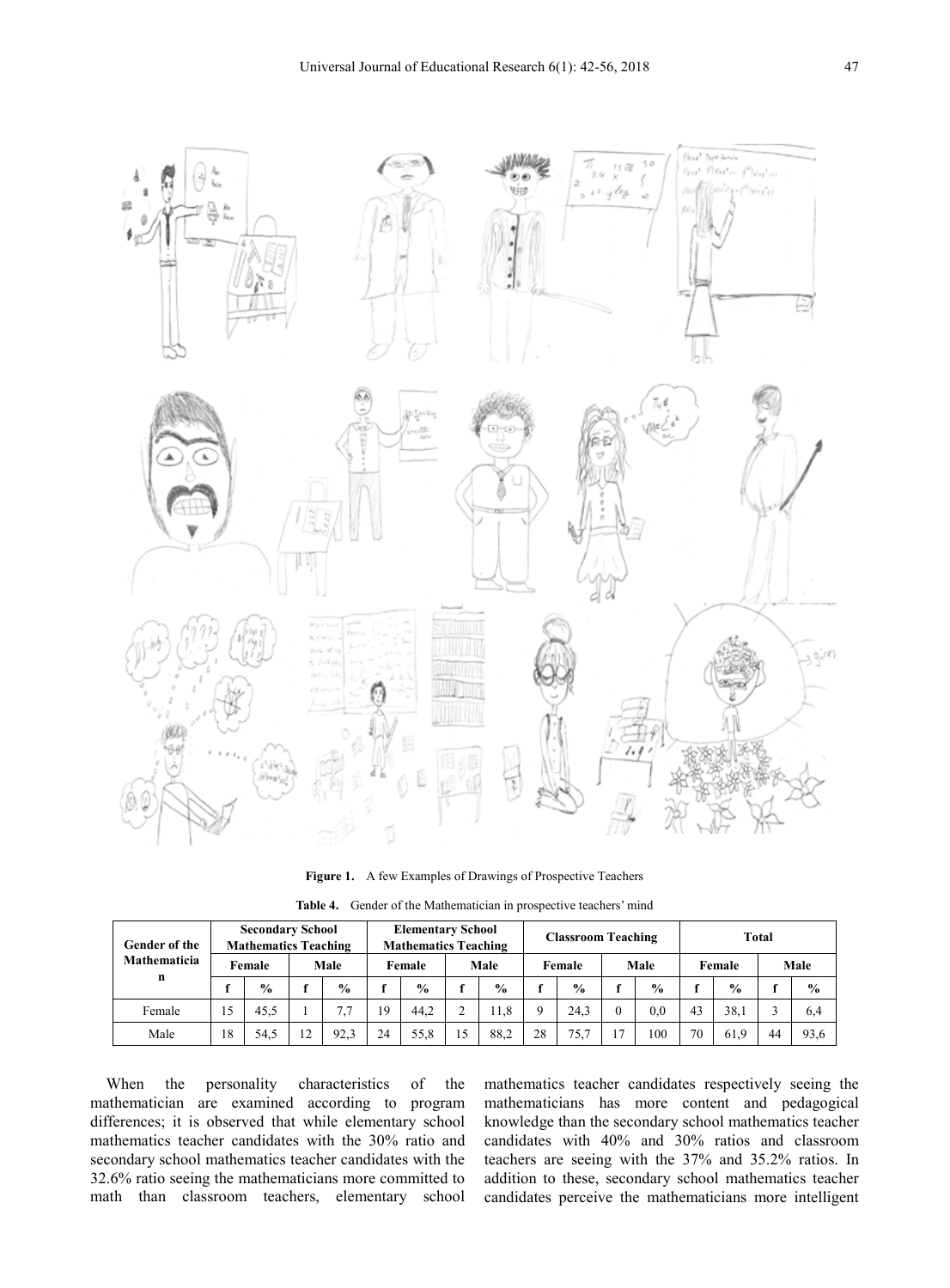than the other teacher candidates with the 36.9% ratio; more makes business fondly with the 21.7% ratio and more constantly thinking with the 6.5% ratio. Elementary school mathematics teacher candidates perceiving the mathematicians more hardworking than the other teacher candidates with the 37.7% ratio, more orderly with the 21.7% ratio, more idealist with the 20% ratio, and more devoted and respectful with the 13.3% ratio. On the other hand, classroom teachers perceiving the mathematicians more witty than the other teachers with the 38.9% ratio, more concerned with the 31.5% ratio and more helpful with the 25.9% ratio but also they are perceiving them more angry than the other teacher candidates with the 33.3% ratio, more serious with the 24.1% ratio, more has weak pedagogy knowledge with the 20.4% ratio, more wiseacre with the 14.8% ratio, more asocial with the 12.9% ratio and more tantalizer with the 9.2% ratio.

71.3% of the teacher candidates portrayed the mathematician by using male figure and 28.8% by using female figure. While the figure of male mathematician is 93.6% in the drawings of male teacher candidates, this rate is 61.9% in female teacher candidates. Female mathematician figure is mostly observed in drawings of female teacher candidates. 38.1% of female teacher candidates and 6.4% of male teacher candidates used female mathematician figurines in their drawings. It is seen here that the majority of the prospective teachers perceive the sex of the mathematician as male. When gender

perceptions of mathematician are examined according to program differences; 45.5% of female secondary school math teacher candidates and 44.2% of female Elementary school mathematics teacher candidates are using mathematician female figure while 24.3% of female classroom teacher candidates are using female figure.

When the findings for the age of a mathematician in Table 5 are examined, it is seen that 16.3% of the teacher candidates perceiving the mathematicians' ages between 20-29, 43.8% of them perceiving between 30-39 and 25% of them perceiving as between 40-49. In general, it can be said that teacher candidates perceive mathematicians as people between the ages of 30-49.

When the findings related to Mathematicians age were examined in terms of program differences, it is seen that 26.7% of elementary school mathematics teacher candidates, 19.6% of secondary school mathematics teacher candidates and 11.1% of classroom teacher candidates perceive mathematicians as people between 20-29 years. While 53.7% of the classroom teacher candidates and 47.8% of the secondary school mathematics teacher candidates are seeing mathematicians' age between 30 and 39, this ratio is 31.7% with the elementary school mathematics teacher candidates. In addition, only 2 (3.3%) of the participants stated that a mathematician who is a candidate for elementary mathematics teacher could be at any age.

| Age of the Mathematician |    | <b>Secondary School</b><br><b>Mathematics Teaching</b> |    | <b>Elementary School</b><br><b>Mathematics Teaching</b> |    | <b>Classroom Teaching</b> | Total |               |  |
|--------------------------|----|--------------------------------------------------------|----|---------------------------------------------------------|----|---------------------------|-------|---------------|--|
|                          |    | $\%$                                                   |    | $\frac{0}{0}$                                           |    | $\frac{0}{0}$             |       | $\frac{0}{0}$ |  |
| $20-29$                  |    | 19,6                                                   | 16 | 26,7                                                    |    | 11,1                      | 26    | 16,3          |  |
| 30-39                    | 22 | 47,8                                                   | 19 | 31,7                                                    | 29 | 53,7                      | 70    | 43,8          |  |
| 40-49                    | 10 | 21,7                                                   | 15 | 25,0                                                    | 15 | 27,8                      | 40    | 25,0          |  |
| 50-59                    |    | 4,3                                                    |    | 8.3                                                     |    | 5,6                       | 10    | 6,3           |  |
| 60-69                    |    | 6.5                                                    |    | 5,0                                                     |    | 1.9.                      |       | 4,4           |  |
| At Every Age             |    | 0,0                                                    |    | 3,3                                                     |    | 0,0                       |       | 1,3           |  |

**Table 5.** Age of the Mathematician in prospective teachers' mind

**Table 6.** The materials used by the Mathematician in prospective teachers' mind

| <b>Materials used by</b> |                | <b>Secondary School Mathematics</b><br>Teaching |                | <b>Elementary School</b><br><b>Mathematics Teaching</b> |                |               | Total |               |
|--------------------------|----------------|-------------------------------------------------|----------------|---------------------------------------------------------|----------------|---------------|-------|---------------|
| mathematician            | f              | $\frac{0}{0}$                                   | f              | $\frac{0}{0}$                                           | f              | $\frac{0}{0}$ | f     | $\frac{0}{0}$ |
| Pencil                   | 13             | 28,3                                            | 26             | 43,3                                                    | 36             | 66,7          | 75    | 46,9          |
| Board                    | 11             | 23,9                                            | 32             | 53,3                                                    | 45             | 83,3          | 88    | 55,0          |
| <b>Book</b>              | 10             | 21,7                                            | 12             | 20,0                                                    | 12             | 22,2          | 34    | 21,3          |
| Lecture notes            | 12             | 26,1                                            | 5              | 8,3                                                     | 4              | 7,4           | 21    | 13,1          |
| Articles                 | 8              | 17,4                                            | $\overline{7}$ | 11,7                                                    | $\theta$       | 0.0           | 15    | 9,4           |
| Bag                      | 6              | 13,0                                            |                | 1,7                                                     | 3              | 5,6           | 10    | 6,3           |
| Ruler                    | $\overline{2}$ | 4,3                                             | 5              | 8,3                                                     | 9              | 16,7          | 16    | 10,0          |
| Compasses                | $\theta$       | 0.0                                             | $\mathbf{0}$   | 0.0                                                     | 3              | 5,6           | 3     | 1,9           |
| Miter                    | $\theta$       | 0,0                                             | $\theta$       | 0,0                                                     | 3              | 5,6           | 3     | 1,9           |
| Computer                 | $\overline{c}$ | 4,3                                             | $\mathbf{0}$   | 0,0                                                     | $\theta$       | 0,0           | 2     | 1,3           |
| Smart board              |                | 2,2                                             | 3              | 5,0                                                     | $\overline{4}$ | 7,4           | 8     | 5,0           |
| Presentation stick       | $\theta$       | 0,0                                             | 3              | 5,0                                                     | 3              | 5,6           | 6     | 3,8           |
| Calculator               | $\theta$       | 0,0                                             |                | 1.7                                                     | $\theta$       | 0.0           |       | 0,6           |
| Coffee Mug               | $\mathfrak{D}$ | 4,3                                             | 3              | 5,0                                                     | $\theta$       | 0,0           | 5     | 3,1           |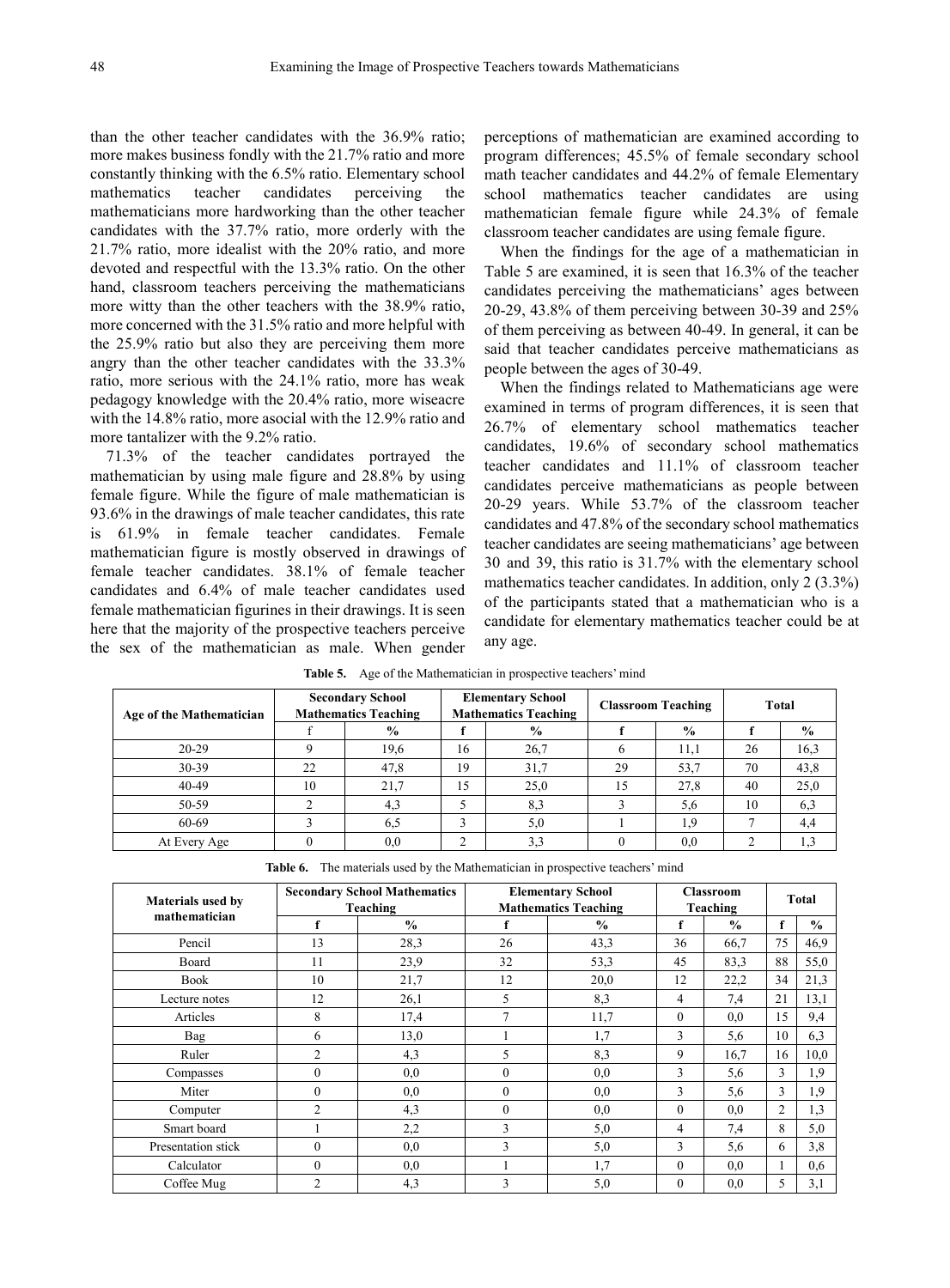When Table 6 is examined, 46.9% of pencil, 55.0% of wood, 21.3% of books, 13.1% of lecture notes, 10% of ruler and 9.4% of articles are used as materials by mathematician in the drawings of teacher candidates. It is also seen that teacher candidates have a 5% smart board and a 1.3% computer image at low rate.

When the materials used by the mathematician are examined according to program differences, classroom teacher candidates portrayed 83.3% board and 66.7% pencil as materials used by mathematicians. In addition, it is seen that only classroom teacher candidates picture compasses and miter as a material used by the mathematician with 5.6% rate. While the articles have seen as a material used by mathematician in the 17.4% of secondary school mathematics teacher candidates' and 11.7% of elementary school mathematics teacher candidates' drawings, there has been no article in the drawings of the classroom teacher candidates.

| <b>Environment of the</b><br><b>Mathematician</b> | <b>Secondary School</b><br><b>Mathematics Teaching</b> |               |                | <b>Elementary School</b><br><b>Mathematics Teaching</b> |                | <b>Classroom Teaching</b> | Total |               |  |
|---------------------------------------------------|--------------------------------------------------------|---------------|----------------|---------------------------------------------------------|----------------|---------------------------|-------|---------------|--|
|                                                   |                                                        | $\frac{0}{0}$ |                | $\frac{0}{0}$                                           |                | $\frac{0}{0}$             |       | $\frac{0}{0}$ |  |
| Classroom                                         | 19                                                     | 41,3          | 31             | 51,7                                                    | 40             | 74,1                      | 90    | 56,3          |  |
| Schoolyard                                        | 16                                                     | 34,8          | 10             | 16.7                                                    | 11             | 20,4                      | 37    | 23,1          |  |
| Office                                            | 5                                                      | 10.9          | 10             | 16,7                                                    |                | 1,9                       | 16    | 10,0          |  |
| Lecture hall                                      | 3                                                      | 6,5           | $\theta$       | 0.0                                                     | $\Omega$       | 0.0                       | 3     | 1,9           |  |
| Conference room                                   |                                                        | 2,2           | 2              | 3,3                                                     | $\theta$       | 0.0                       | 3     | 1,9           |  |
| Workshop                                          | $\Omega$                                               | 0.0           |                | 1,7                                                     | $\theta$       | 0.0                       |       | 0.6           |  |
| <b>TÜBİTAK</b>                                    | $\theta$                                               | 0,0           | 4              | 6,7                                                     | $\Omega$       | 0.0                       | 4     | 2,5           |  |
| Everywhere                                        | $\mathfrak{D}$                                         | 4,3           | $\mathfrak{D}$ | 3,3                                                     | $\mathfrak{D}$ | 3,7                       | 6     | 3,8           |  |

**Table 7.** The environment of the Mathematician in prospective teachers' mind

In the analysis of the answers to the questionnaire about the mathematicians' environment and the drawings of prospective teachers, 56.3% of the teacher candidates seeing the mathematician in classroom, 23.12% in schoolyard, 10% in office and 3.8% in everywhere.

When the environment of the mathematician is examined according to the program differences, it appears that the majority of the classroom teacher candidates (74.1%) have been portrayed the mathematician in the classroom. While 10.9% of secondary school mathematics teacher candidates and 16.7% of elementary school mathematics teacher candidates portrayed the mathematicians in office, only one (1.9%) classroom teacher candidate portrayed the mathematician in office. In addition to these, one (2.17%) of the secondary school mathematics teacher candidates and two (3.3%) of the elementary school mathematics teacher candidates saw the mathematician giving speech in the conference room. Furthermore, only the secondary school mathematics teacher candidates are seeing the mathematician in lecture hall with 6.5% rate and only elementary school mathematics teacher candidates are seeing them in TUBİTAK with 6.7% rate.

As seen in Table 8, 30.6% of the prospective teachers thinking that mathematics is the interests of the mathematician, 27.5% are teaching, 19.4% are doing sport, 16.8% are finding theorem, 15% are spending time with the students and 13.8% are giving private lessons.

When the interests of the mathematician is examined according to the program differences, secondary and elementary school mathematics teacher candidates are perceiving the mathematician's interests with higher rates than classroom teacher candidates respectively as followings; finding theorem with 21.7% and 26.7% rates, associating mathematics with daily life with 15.2% and 13.3% rates, dealing with the history of mathematics with 8.7% and 8.3% rates, and making projects with 10.9% and 3.3% rates. Moreover, it is seen that the interest of the mathematician is perceived as chess and solving Sudoku solely from elementary school mathematics teacher candidates.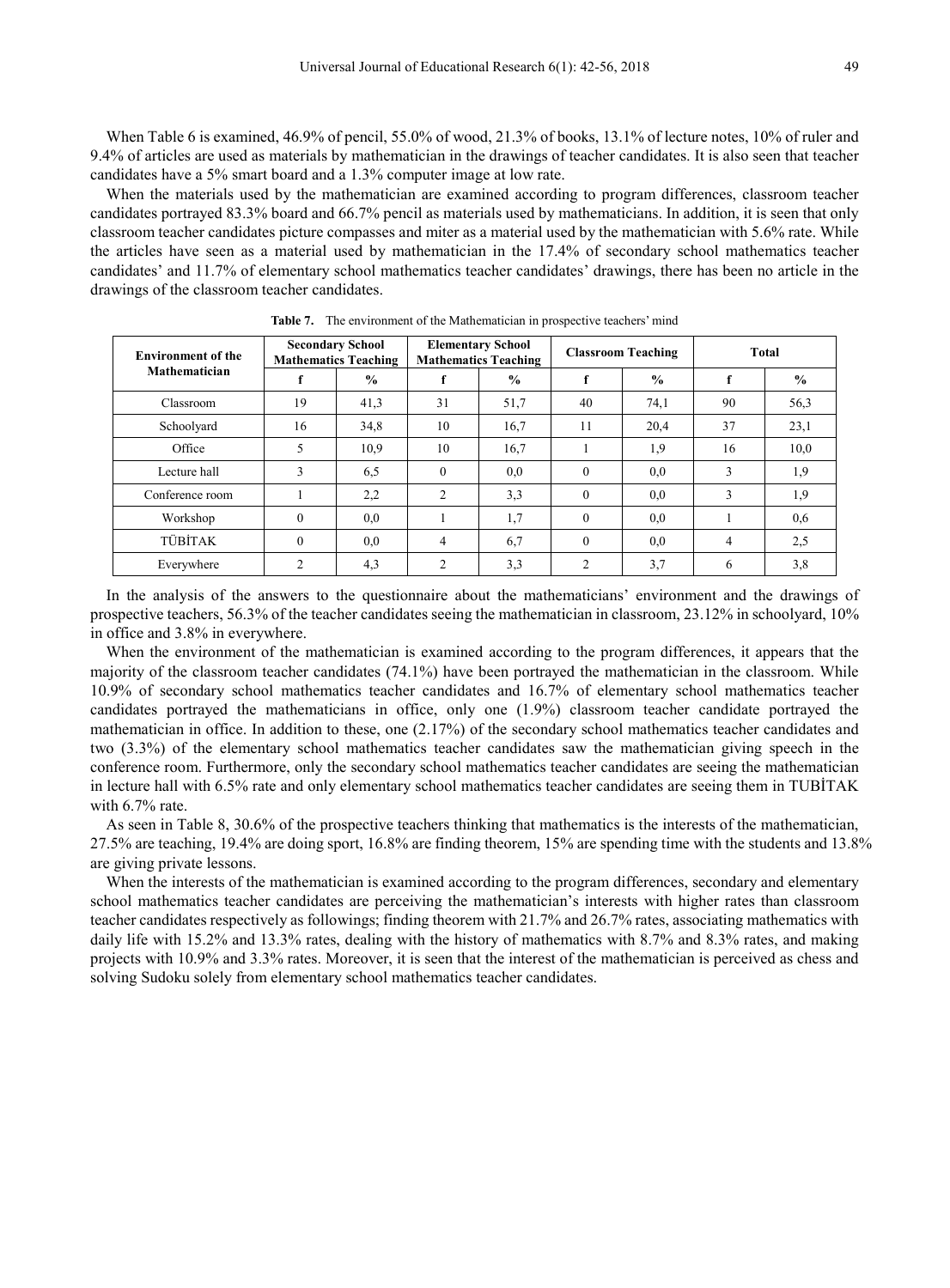| <b>Interests of the Mathematician</b>      |                | <b>Secondary School</b><br><b>Mathematics</b><br>Teaching |                | <b>Elementary School</b><br><b>Mathematics</b><br>Teaching |                | <b>Classroom</b><br>Teaching | <b>Total</b>   |               |  |
|--------------------------------------------|----------------|-----------------------------------------------------------|----------------|------------------------------------------------------------|----------------|------------------------------|----------------|---------------|--|
|                                            | f              | $\frac{0}{0}$                                             | f              | $\frac{0}{0}$                                              | F              | $\frac{0}{0}$                | f              | $\frac{0}{0}$ |  |
| Dealing with the Math                      | 11             | 23,9                                                      | 21             | 35,0                                                       | 17             | 31,5                         | 49             | 30,6          |  |
| Teaching                                   | 18             | 39,1                                                      | 5              | 8,3                                                        | 21             | 38.9                         | 44             | 27,5          |  |
| Associating mathematics with daily life    | $\tau$         | 15,2                                                      | 8              | 13,3                                                       | $\overline{0}$ | 0,0                          | 15             | 9,4           |  |
| Finding theorem                            | 10             | 21,7                                                      | 16             | 26,7                                                       | $\mathbf{1}$   | 1.9                          | 27             | 16,9          |  |
| Making Project                             | 5              | 10.9                                                      | $\overline{2}$ | 3,3                                                        | $\Omega$       | 0.0                          | $\overline{7}$ | 4,4           |  |
| Dealing with the history of<br>mathematics | 4              | 8,7                                                       | 5              | 8,3                                                        | 1              | 1.9                          | 10             | 6,3           |  |
| Writing book                               | $\overline{c}$ | 4,3                                                       | 1              | 1,7                                                        | $\overline{0}$ | 0,0                          | 3              | 1,9           |  |
| Playing chess                              | $\theta$       | 0.0                                                       | $\overline{7}$ | 11,7                                                       | $\mathbf{0}$   | 0.0                          | $\overline{7}$ | 4,4           |  |
| Solving Sudoku                             | $\mathbf{0}$   | 0,0                                                       | $\overline{4}$ | 6,7                                                        | $\theta$       | 0.0                          | $\overline{4}$ | 2,5           |  |
| Giving private lesson                      | $\overline{2}$ | 4,3                                                       | 10             | 16,7                                                       | 10             | 18,5                         | 22             | 13,8          |  |
| Spending time with the family              | 1              | 2,2                                                       | 9              | 15,0                                                       | 4              | 7,4                          | 14             | 8,8           |  |
| Spending time with the students            | $\overline{2}$ | 4,3                                                       | 14             | 23,3                                                       | 8              | 14,8                         | 24             | 15,0          |  |
| Doing sport                                | $\overline{4}$ | 8,7                                                       | 18             | 30,0                                                       | 9              | 16,7                         | 31             | 19,4          |  |
| Reading book                               | 5              | 10.9                                                      | 7              | 11,7                                                       | 5              | 9,3                          | 17             | 10,6          |  |
| Dealing with music                         | 3              | 6,5                                                       | 6              | 10,0                                                       | $\overline{c}$ | 3.7                          | 11             | 6.9           |  |
| Dealing with Literature                    | $\overline{2}$ | 4,3                                                       | $\mathbf{0}$   | 0,0                                                        | $\mathbf{0}$   | 0,0                          | $\overline{2}$ | 1,3           |  |
| Dealing with the social media              | 1              | 2,2                                                       | 1              | 1.7                                                        | $\overline{c}$ | 3,7                          | $\overline{4}$ | 2,5           |  |
| Dealing with phycology                     | 1              | 2,2                                                       | $\theta$       | 0,0                                                        | $\overline{0}$ | 0,0                          | 1              | 0,6           |  |
| Hand arts                                  | 1              | 2,2                                                       | $\overline{c}$ | 3,3                                                        | 1              | 1,9                          | 4              | 2,5           |  |
| Dealing with trade                         | $\theta$       | 0.0                                                       | $\overline{c}$ | 3.3                                                        | 3              | 5,6                          | 5              | 3,1           |  |
| Dealing with garden work                   | $\mathbf{0}$   | 0,0                                                       | $\mathbf{0}$   | 0,0                                                        | 4              | 7,4                          | $\overline{4}$ | 2,5           |  |
| Going fishing                              | 1              | 2,2                                                       | 3              | 5,0                                                        | 1              | 1,9                          | 5              | 3,1           |  |
| Dealing with medicinal plants              | 1              | 2,2                                                       | $\mathbf{0}$   | 0.0                                                        | $\overline{0}$ | 0.0                          | 1              | 0.6           |  |

**Table 8.** The interests of the Mathematician in prospective teachers' mind

**Table 9.** The alternative symbols belongs to prospective teachers' drawings

|                           |                | <b>Secondary School</b>                      |                | <b>Elementary School</b>                     |                | <b>Classroom Teaching</b> | <b>Total</b>   |               |  |
|---------------------------|----------------|----------------------------------------------|----------------|----------------------------------------------|----------------|---------------------------|----------------|---------------|--|
| <b>Alternative Images</b> | f              | <b>Mathematics Teaching</b><br>$\frac{0}{0}$ | f              | <b>Mathematics Teaching</b><br>$\frac{0}{0}$ | F              | $\frac{0}{0}$             | f              | $\frac{0}{0}$ |  |
| Equations                 | 10             | 21,7                                         | 9              | 15,0                                         | 17             | 31,5                      | 36             | 22,5          |  |
| <b>Numbers</b>            | 8              | 17,4                                         | $\overline{7}$ | 11,7                                         | 12             |                           | 27             | 16,9          |  |
|                           |                |                                              |                |                                              |                | 22,2                      |                |               |  |
| Identities                | 9              | 19,6                                         | 3              | 5,0                                          | 6              | 11,1                      | 18             | 11,3          |  |
| Derivative symbol         | $\overline{7}$ | 15,2                                         | 6              | 10,0                                         | 3              | 5,6                       | 16             | 10,0          |  |
| Pi number                 | 5              | 10.9                                         | $\overline{7}$ | 11,7                                         | $\overline{4}$ | 7,4                       | 16             | 10,0          |  |
| Logarithm symbol          | 6              | 13,0                                         | 5              | 8,3                                          | $\overline{2}$ | 3,7                       | 13             | 8,1           |  |
| Polygons                  | $\overline{2}$ | 4,3                                          | 3              | 5,0                                          | 8              | 14,8                      | 13             | 8,1           |  |
| Integral symbol           | 3              | 6,5                                          | 4              | 6,7                                          | 5              | 9,3                       | 12             | 7,5           |  |
| Trigonometry symbols      | $\overline{3}$ | 6,5                                          | 3              | 5,0                                          | $\overline{4}$ | 7,4                       | 10             | 6,3           |  |
| Infinite symbol           | 5              | 10.9                                         | 5              | 8,3                                          | 1              | 1.9                       | 11             | 6.9           |  |
| Limit symbol              | 5              | 10.9                                         | 3              | 5,0                                          | $\mathbf{0}$   | 0.0                       | 8              | 5,0           |  |
| Function                  | 3              | 6,5                                          | 4              | 6,7                                          | 1              | 1,9                       | 8              | 5,0           |  |
| e number                  | $\overline{4}$ | 8,7                                          | 3              | 5,0                                          | $\theta$       | 0,0                       | $\overline{7}$ | 4,4           |  |
| Summation symbol          | 1              | 2,2                                          | $\overline{2}$ | 3,3                                          | $\mathbf{1}$   | 1.9                       | $\overline{4}$ | 2,5           |  |
| Inequalities              | $\overline{2}$ | 4,3                                          | $\overline{2}$ | 3,3                                          | $\theta$       | 0,0                       | $\overline{4}$ | 2.5           |  |
| <b>Sets</b>               | $\mathbf{0}$   | 0.0                                          | $\overline{2}$ | 3,3                                          | 1              | 1.9                       | 3              | 1,9           |  |
| Field formulas            | $\mathbf{1}$   | 2,2                                          | $\mathfrak{2}$ | 3,3                                          | $\theta$       | 0,0                       | 3              | 1,9           |  |
| Matrices                  |                | 2,2                                          | 1              | 1,7                                          | $\theta$       | 0.0                       | $\overline{c}$ | 1.3           |  |
| Discriminant              | $\mathbf{0}$   | 0.0                                          | $\mathfrak{2}$ | 3,3                                          | $\theta$       | 0.0                       | $\overline{2}$ | 1,3           |  |
| Root numbers              | $\theta$       | 0.0                                          | $\overline{2}$ | 3,3                                          | $\theta$       | 0,0                       | $\overline{2}$ | 1.3           |  |
| Exponential numbers       | $\mathbf{0}$   | 0.0                                          | 1              | 1,7                                          | 1              | 1,9                       | $\overline{2}$ | 1.3           |  |
| Field formulas            | 1              | 2,2                                          | $\sqrt{2}$     | 3,3                                          | $\mathbf{0}$   | 0,0                       | 3              | 1,9           |  |
| Complex numbers           | $\overline{2}$ | 4,3                                          | $\mathbf{0}$   | 0.0                                          | $\mathbf{0}$   | 0,0                       | $\sqrt{2}$     | 1,3           |  |
| Coordinate plane          | 1              | 2,2                                          | $\mathbf{0}$   | 0.0                                          | $\mathbf{0}$   | 0.0                       | 1              | 0.6           |  |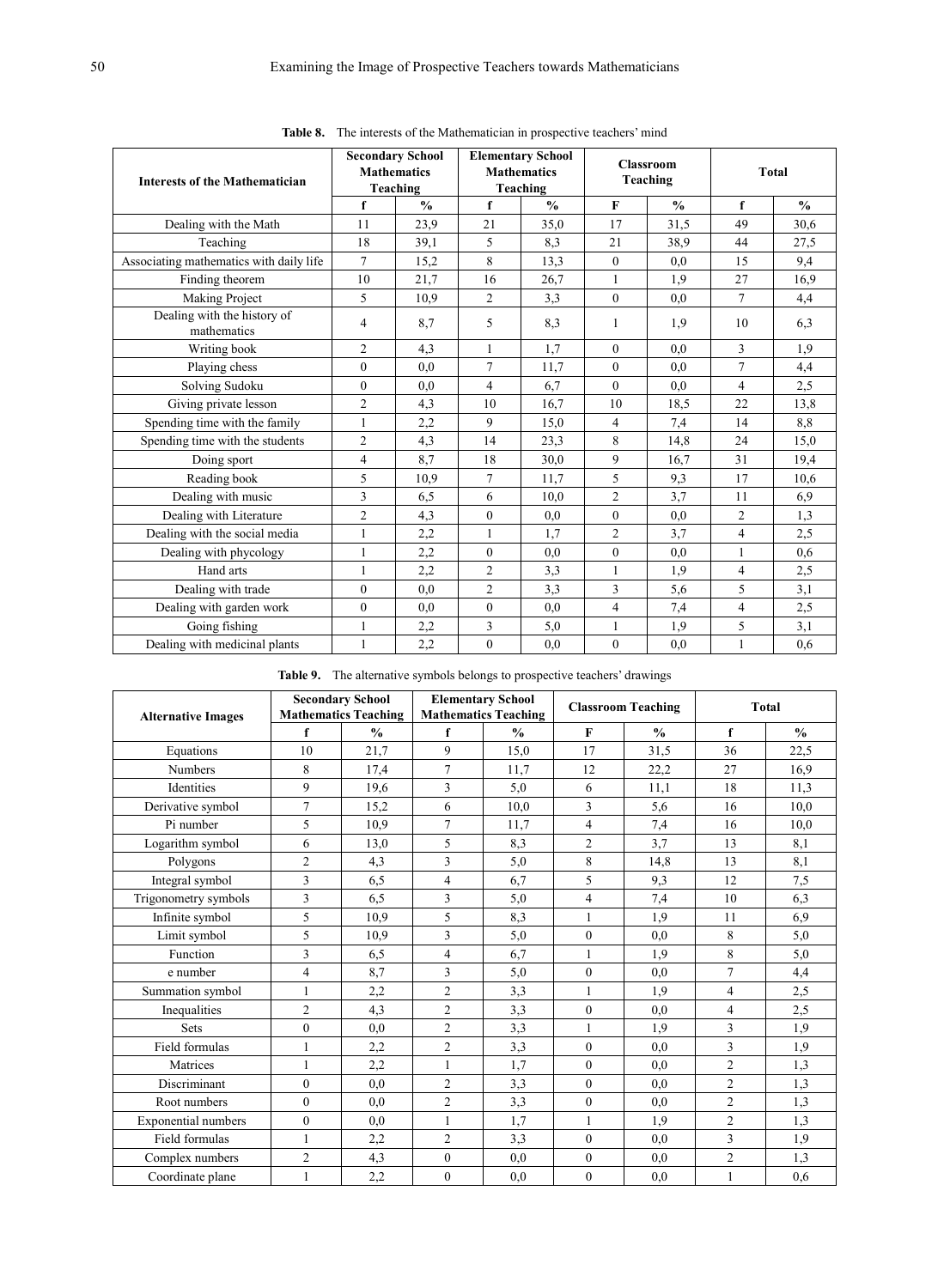When Table 9 is examined, it is seen from the drawings of prospective teachers that they are using equations with the 22.5% rate, numbers with the 16.9% rate, identities with the 11.3% rate, derivative symbol and pi number with the 10% rate, and logarithm symbol and polygons with the 8.1% rate.

Secondary school mathematics teacher candidates more used equations (21.7%), identities (19.6%), numbers (17.4%) and derivative symbol (10%) in their drawings. Elementary school mathematics teacher candidates used equations (15%), numbers and pi number (11.7%) and derivative symbol (10%) in their drawings. Classroom teacher candidates more used equations (31.5%), numbers  $(22.2\%)$ , polygons  $(14.8\%)$  and identities  $(11.1\%)$  as alternative symbols in their drawings.

#### **3.2. Image Sources of Teacher Candidates towards Mathematician**

In order to determine the image sources of teacher candidates towards mathematicians, the choices of the teacher candidates on the options presented on the scale were analyzed and the image sources of teacher candidates towards mathematicians were determined and presented in Table 10.

When Table 10 is examined, it is seen that 80.6% of teacher candidates perceiving the teachers as image sources towards mathematicians, 53.1% of them biographies of mathematicians, 31.9% of them internet and 24.4% of them documentaries.

When the program differences are considered, while elementary school mathematics teacher candidates see the biographies of mathematicians as image sources of mathematician with the 65% ratio which is more than other teacher candidates, they are seeing documentaries with the 38.3% ratio. Classroom teacher candidates see the textbooks as image sources of mathematician with the 40.7% ratio which is more than other teacher candidates. In addition to these, while 13% of the secondary school mathematics teacher candidates and 13.3% of the elementary school mathematics teacher candidates showing the faculty members as image sources of mathematician, classroom teacher candidates are not showing them.

**Table 10.** Image Sources of Teacher Candidates towards Mathematician

| <b>Image Sources</b>             |          | <b>Secondary School Mathematics</b><br>Teaching |                | <b>Elementary School Mathematics</b><br>Teaching |          | <b>Classroom</b><br>Teaching | Total |               |
|----------------------------------|----------|-------------------------------------------------|----------------|--------------------------------------------------|----------|------------------------------|-------|---------------|
|                                  | f        | $\frac{0}{0}$                                   | f              | $\frac{0}{0}$                                    | f        | $\frac{0}{0}$                | f     | $\frac{0}{0}$ |
| Teachers                         | 36       | 78,3                                            | 48             | 80,0                                             | 45       | 83,3                         | 129   | 80,6          |
| Biographies of<br>mathematicians | 24       | 52,2                                            | 39             | 65,0                                             | 22       | 40,8                         | 85    | 53,1          |
| Internet                         | 15       | 32,6                                            | 24             | 40,0                                             | 12       | 22,2                         | 51    | 31,9          |
| Documentaries                    | 9        | 19,6                                            | 23             | 38,3                                             | 7        | 12,9                         | 39    | 24,4          |
| Parents                          | 6        | 13,0                                            | 16             | 26,7                                             | 13       | 24,1                         | 35    | 21,9          |
| Textbooks                        |          | 2,2                                             | 10             | 16,7                                             | 22       | 40,7                         | 33    | 20,6          |
| Science Magazines                | $\theta$ | 0,0                                             | 16             | 26,7                                             | 13       | 24,1                         | 29    | 18,1          |
| Cartoons                         | 5        | 10.9                                            | 10             | 16,7                                             | $\tau$   | 12,9                         | 22    | 13,8          |
| Movies                           | 6        | 13,0                                            | $\overline{4}$ | 6,7                                              | 7        | 12,9                         | 17    | 10.6          |
| Faculty members                  | 6        | 13,0                                            | 8              | 13,3                                             | $\theta$ | 0.0                          | 14    | 8,8           |
| Newspapers                       | 3        | 6,5                                             | 3              | 5,0                                              | 1        | 1,9                          | 7     | 4,4           |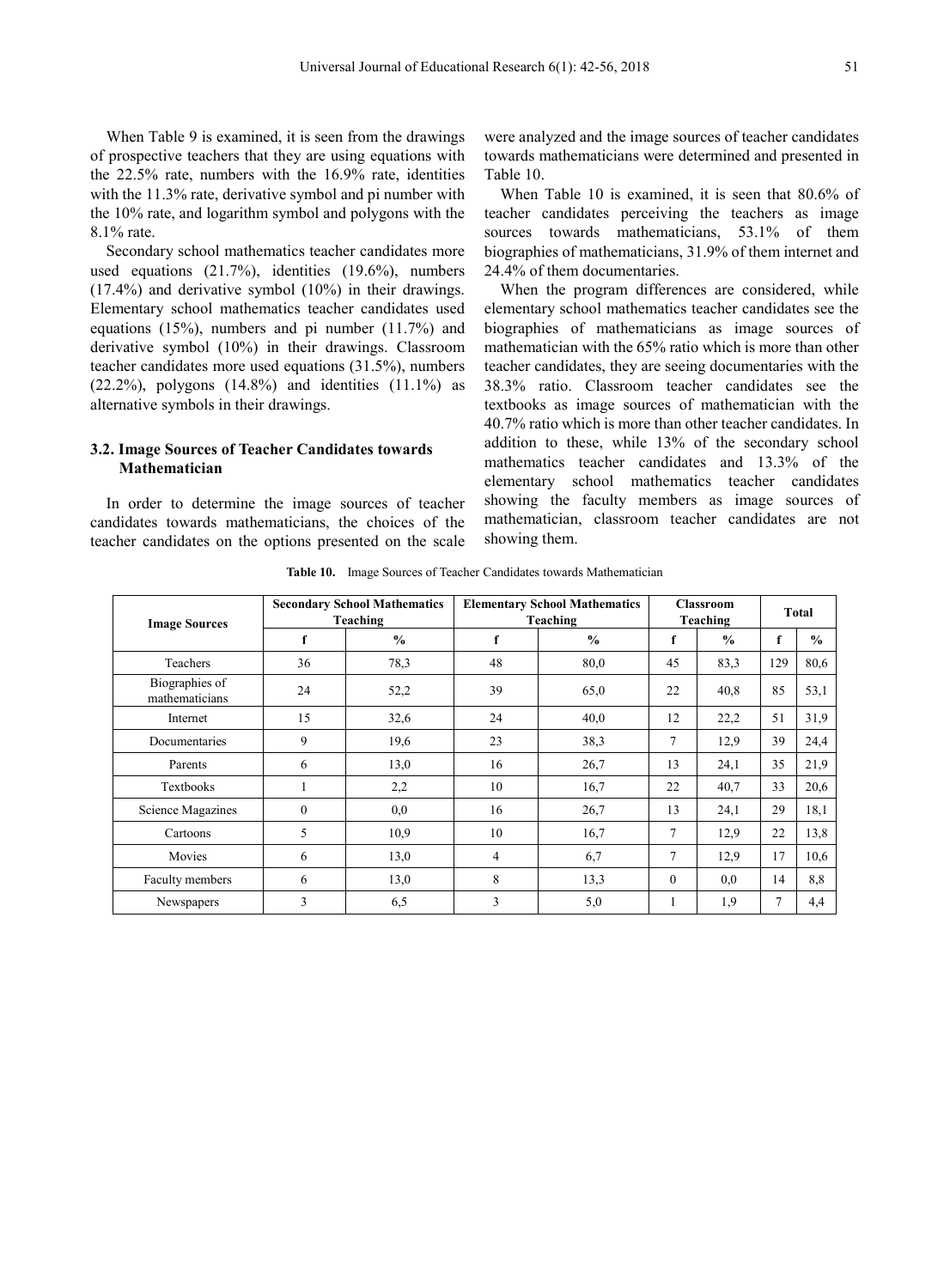#### **3.3. Famous Mathematician**

The answers given to open-ended questions by prospective teachers to identify famous mathematicians and determine the reasons for this preference are analyzed and presented in Tables 11 and 12.

When Table 11 is examined, it is seen that the most famous mathematician according to teacher candidates is Cahit Arf with 41.9% ratio and this ratio is followed by Pisagor with 31.9%, Ali Kuşçu with 23.8%, Harezmi with 17.5%, Fermat with 11.9%, and Ömer Hayyam with 10%. 14.4% of the teacher candidates stated that they do not recognize a famous mathematician. In addition, 12.5% of the prospective teachers showed their high school mathematics teacher as the famous mathematician and 5% of them showed their secondary school mathematics teacher. Also only 3 (1.9%) of the prospective teachers showed themselves as the famous mathematician. It is quite striking that Einstein, Farabi, Mimar Sinan and Yunus Emre prefer to be famous mathematicians, even though their candidates are not mathematicians. Of the mathematicians in table, it is very important that only Hypatia is women and the others are men and that only Ali Nesin is alive from these mathematicians and John Nash has recently lost his life.

**Table 11.** Famous mathematicians according to prospective teachers

|                                      | <b>Secondary School</b>     |               | <b>Elementary School</b>    |               | <b>Classroom</b>        | Total         |                         |               |
|--------------------------------------|-----------------------------|---------------|-----------------------------|---------------|-------------------------|---------------|-------------------------|---------------|
| <b>Famous Mathematicians</b>         | <b>Mathematics Teaching</b> |               | <b>Mathematics Teaching</b> |               |                         | Teaching      |                         |               |
|                                      | f                           | $\frac{0}{0}$ | f                           | $\frac{0}{0}$ | f                       | $\frac{0}{0}$ | f                       | $\frac{0}{0}$ |
| Cahit Arf                            | $\overline{7}$              | 15,2          | 35                          | 58,3          | 25                      | 46,3          | 67                      | 41,9          |
| Pisagor                              | 14                          | 30,4          | 18                          | 30,0          | 19                      | 35,2          | 51                      | 31,9          |
| Ali Kuşçu                            | $\overline{c}$              | 4,3           | 14                          | 23,3          | 22                      | 40,7          | 38                      | 23,8          |
| Harezmi                              | $\sqrt{ }$                  | 15,2          | 17                          | 28,3          | $\overline{4}$          | 7,4           | 28                      | 17,5          |
| Fermat                               | 6                           | 13,0          | 13                          | 21,7          | $\mathbf{0}$            | 0.0           | 19                      | 11,9          |
| Ömer Hayyam                          | 5                           | 10.9          | 11                          | 18,3          | $\mathbf{0}$            | 0.0           | 16                      | 10,0          |
| Euler                                | 4                           | 8,7           | 9                           | 15,0          | $\mathbf{1}$            | 1,9           | 14                      | 8,8           |
| Öklid                                | $\overline{\mathbf{3}}$     | 6,5           | 10                          | 16,7          | $\mathbf{1}$            | 1,9           | 14                      | 8,8           |
| Gauss                                | 10                          | 21,7          | 1                           | 1,7           | $\boldsymbol{0}$        | 0,0           | 11                      | 6,9           |
| John Nash                            | 8                           | 17,4          | $\overline{c}$              | 3,3           | $\mathbf{1}$            | 1.9           | 11                      | 6,9           |
| Ali Nesin                            | 5                           | 10,9          | 5                           | 8,3           | $\mathbf{0}$            | 0.0           | 10                      | 6,3           |
| İbn-i Sina                           | $\overline{2}$              | 4,3           | $\overline{\mathbf{4}}$     | 6,7           | 3                       | 5,6           | 9                       | 5,6           |
| Farabi                               | $\mathbf{1}$                | 2,2           | $\overline{\mathbf{4}}$     | 6,7           | $\overline{\mathbf{4}}$ | 7,4           | 9                       | 5,6           |
| Atatürk                              | $\overline{2}$              | 4,3           | 3                           | 5,0           | 3                       | 5,6           | 8                       | 5,0           |
| Einstein                             | $\overline{2}$              | 4,3           | 3                           | 5,0           | 3                       | 5,6           | 8                       | 5,0           |
| Thales                               | $\mathbf{1}$                | 2,2           | $\overline{c}$              | 3,3           | 3                       | 5,6           | 6                       | 3,8           |
| Pascal                               | $\boldsymbol{0}$            | 0.0           | 1                           | 1,7           | 3                       | 5,6           | $\overline{\mathbf{4}}$ | 2,5           |
| Cauchy                               | $\overline{\mathbf{3}}$     | 6,5           | $\overline{c}$              | 3,3           | $\boldsymbol{0}$        | $_{0,0}$      | 5                       | 3,1           |
| Descartes                            | $\overline{0}$              | 0.0           | 5                           | 8,3           | $\mathbf{0}$            | 0.0           | 5                       | 3,1           |
| Lagrange                             | $\overline{2}$              | 4,3           | $\overline{c}$              | 3,3           | 1                       | 1.9           | 5                       | 3,1           |
| Hypatia                              | $\mathbf{1}$                | 2,2           | $\overline{c}$              | 3,3           | $\mathbf{0}$            | 0.0           | 3                       | 1,9           |
| El-Kaşi                              | $\boldsymbol{0}$            | 0,0           | 3                           | 5,0           | $\boldsymbol{0}$        | 0,0           | $\overline{\mathbf{3}}$ | 1,9           |
| El-Kindi                             | $\mathbf{0}$                | 0.0           | 3                           | 5,0           | $\mathbf{0}$            | 0.0           | 3                       | 1,9           |
| Ramanujan                            | $\overline{2}$              | 4,3           | $\mathbf{0}$                | 0,0           | $\mathbf{0}$            | 0.0           | $\overline{c}$          | 1,3           |
| Leibniz                              | $\mathbf{0}$                | 0,0           | 2                           | 3,3           | $\mathbf{0}$            | 0.0           | 2                       | 1,3           |
| Fibonacci                            | $\mathbf{1}$                | 2,2           | $\mathbf{1}$                | 1,7           | $\boldsymbol{0}$        | 0.0           | $\overline{c}$          | 1,3           |
| Mimar Sinan                          | $\boldsymbol{0}$            | 0,0           | $\boldsymbol{0}$            | 0,0           | $\overline{2}$          | 3,7           | $\overline{c}$          | 1,3           |
| Peano                                | $\mathbf{1}$                | 2.2           | $\theta$                    | 0.0           | $\mathbf{0}$            | 0.0           | $\mathbf{1}$            | 0.6           |
| De Morgan                            | $\boldsymbol{0}$            | 0.0           | $\mathbf{0}$                | 0.0           | $\overline{2}$          | 3,7           | $\mathfrak{2}$          | 1,3           |
| Riemann                              | $\overline{c}$              | 4,3           | $\mathbf{0}$                | 0,0           | $\mathbf{0}$            | 0,0           | $\overline{c}$          | 1,3           |
| El-Biruni                            | $\boldsymbol{0}$            | 0,0           | $\overline{c}$              | 3,3           | $\boldsymbol{0}$        | 0,0           | $\overline{c}$          | 1,3           |
| Abel                                 | $\mathbf{1}$                | 2,2           | $\mathbf{0}$                | 0.0           | $\mathbf{0}$            | 0.0           | $\mathbf{1}$            | 0.6           |
| Yunus Emre                           | $\boldsymbol{0}$            | 0,0           | 1                           | 1.7           | $\mathbf{0}$            | 0.0           | $\mathbf{1}$            | 0,6           |
| High school mathematics teacher      | 3                           | 6,5           | 11                          | 18,3          | 6                       | 11,1          | 20                      | 12,5          |
| Secondary school mathematics teacher | $\boldsymbol{0}$            | 0,0           | 6                           | 10,0          | 3                       | 5,6           | 9                       | 5,6           |
| Himself                              | $\boldsymbol{0}$            | 0,0           | 3                           | 5,0           | $\boldsymbol{0}$        | 0,0           | $\overline{3}$          | 1,9           |
| Does not know                        | $\mathbf{0}$                | 0.0           | $\overline{4}$              | 6,7           | 19                      | 35,2          | 23                      | 14,4          |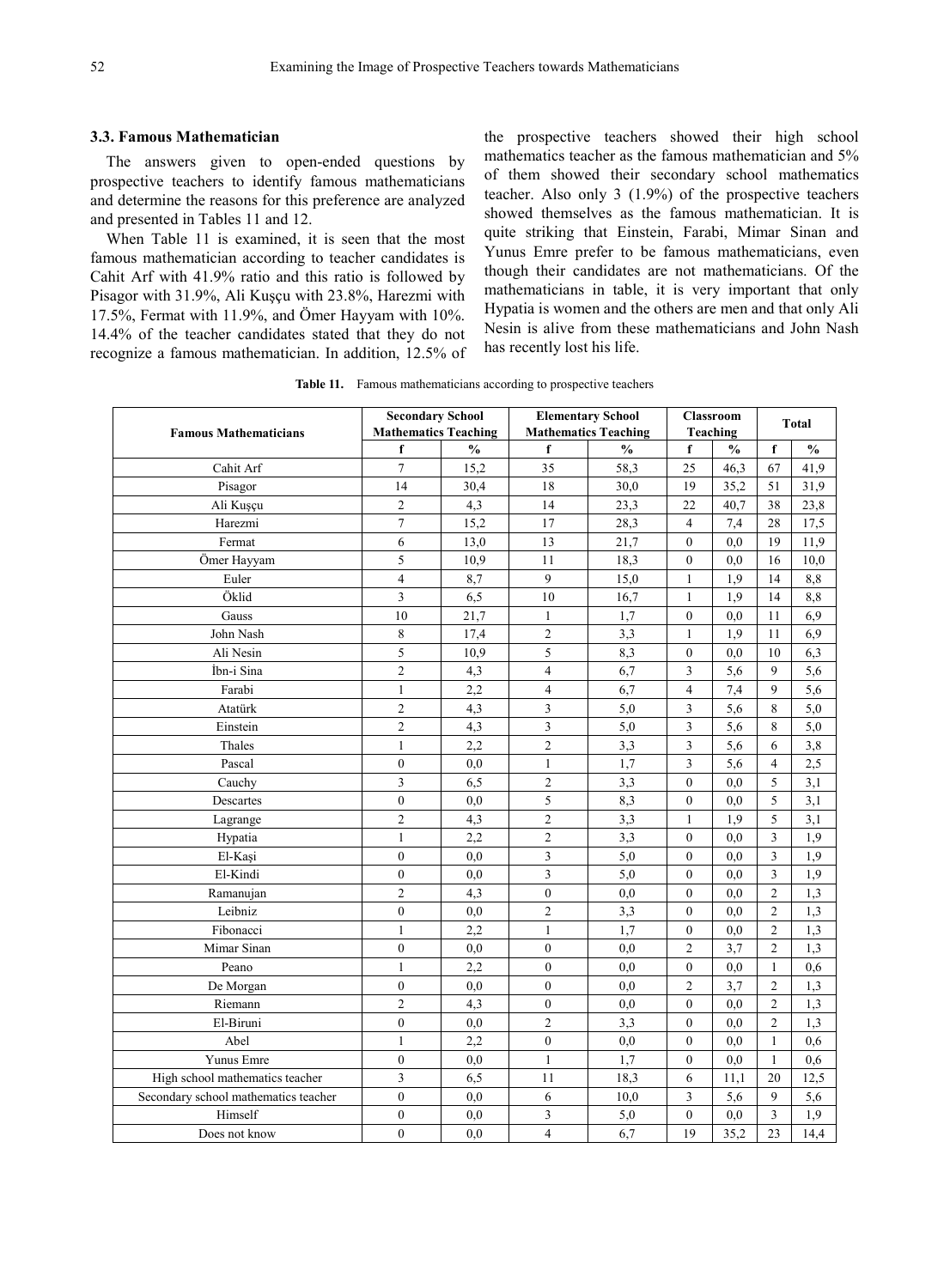When Table 11 is examined, it is seen that the most famous mathematician according to teacher candidates is Cahit Arf with 41.9% ratio and this ratio is followed by Pisagor with 31.9%, Ali Kuşçu with 23.8%, Harezmi with 17.5%, Fermat with 11.9%, and Ömer Hayyam with 10%. 14.4% of the teacher candidates stated that they do not recognize a famous mathematician. In addition, 12.5% of the prospective teachers showed their high school mathematics teacher as the famous mathematician and 5% of them showed their secondary school mathematics teacher. Also only 3 (1.9%) of the prospective teachers showed themselves as the famous mathematician. It is quite striking that Einstein, Farabi, Mimar Sinan and Yunus Emre prefer to be famous mathematicians, even though their candidates are not mathematicians. Of the mathematicians in table, it is very important that only Hypatia is women and the others are men and that only Ali Nesin is alive from these mathematicians and John Nash has recently lost his life.

When the famous mathematicians examined according to program differences, elementary school mathematics teacher candidates (58.3%) and classroom teacher candidates (46.3%) are seeing Cahit Arf as the most famous mathematician and secondary school mathematics teacher candidates are seeing Pisagor (30.4%). Classroom teacher candidates preferred Ali Kuşçu (40.7%) as a famous mathematician with higher ratio than the other teacher candidates and elementary school mathematics

teacher candidates preferred Harezmi (28.3%). In addition, it is seen that Gauss (21.7%) and John Nash (17.4%) are showed as a famous mathematician by the secondary school mathematics teacher candidates. It is noteworthy that the majority of the mathematicians on the table are shown as famous mathematicians by secondary and elementary school mathematics teacher candidates. It is also important to note that 35.2% of classroom teacher candidates do not recognize any famous mathematician.

According to Table 12, 44.4% of the prospective teachers showed the contribution of their studies to field as a reason why famous mathematicians are chosen, 27.5% of them the importance of their studies, 18.8% of them being Turkish and Muslim, 18.1% of them their ingratiating mathematics, 11.9% of them being intelligent and 10.6% of them showed hearing their names in the classes constantly. Despite not being a mathematician, prospective teachers have shown Einstein and Mimar Sinan as famous mathematicians because of their good knowledge about mathematics and using it on their studies. Moreover, it is noteworthy that teacher candidate who has shown Yunus Emre as a famous mathematician said that he chose Yunus Emre because he has a picture on 200 TL. Besides these, prospective teachers who showed their mathematics teachers as famous mathematicians stated that they saw them as famous mathematicians for their love of mathematics thanks to these teachers.

| <b>Reason why famous</b><br>mathematicians are chosen | <b>Secondary School</b><br><b>Mathematics</b><br>Teaching |               |                | <b>Elementary School</b><br><b>Mathematics</b><br>Teaching |                | <b>Classroom</b><br>Teaching | <b>Total</b> |               |  |
|-------------------------------------------------------|-----------------------------------------------------------|---------------|----------------|------------------------------------------------------------|----------------|------------------------------|--------------|---------------|--|
|                                                       | f                                                         | $\frac{0}{0}$ | f              | $\frac{0}{0}$                                              | $\mathbf F$    | $\frac{0}{0}$                | f            | $\frac{0}{0}$ |  |
| The contribution of their studies to<br>field         | 16                                                        | 34,8          | 31             | 51,7                                                       | 24             | 44,4                         | 71           | 44,4          |  |
| The importance of their scientific<br>researches      | 9                                                         | 19,6          | 25             | 41,7                                                       | 10             | 18.5                         | 44           | 27,5          |  |
| Being Turkish and Muslim                              | 6                                                         | 13,0          | 14             | 23,3                                                       | 10             | 18.5                         | 30           | 18,8          |  |
| Their ingratiating mathematics                        | 4                                                         | 8.7           | 16             | 26,7                                                       | 9              | 16.7                         | 29           | 18,1          |  |
| Being intelligent                                     | 9                                                         | 19,6          | 6              | 10,0                                                       | $\overline{4}$ | 7,4                          | 19           | 11,9          |  |
| Hearing their names in the classes<br>constantly      | 5                                                         | 10.9          | 6              | 10,0                                                       | 6              | 11,1                         | 17           | 10.6          |  |
| Their devotion to mathematics                         | 8                                                         | 17,4          | 5              | 8,3                                                        | $\overline{c}$ | 3.7                          | 15           | 9,4           |  |
| Being hardworking                                     | 8                                                         | 17,4          | 6              | 10,0                                                       | $\theta$       | 0.0                          | 14           | 8,8           |  |
| Being successful                                      | $\mathbf{0}$                                              | 0.0           | $\mathbf{0}$   | 0.0                                                        | 12             | 22,2                         | 12           | 7,5           |  |
| Having their picture on the 10 TL                     | 3                                                         | 6,5           | $\overline{4}$ | 6,7                                                        | $\overline{4}$ | 7,4                          | 11           | 6,9           |  |
| Being role model                                      | $\overline{2}$                                            | 4,3           | 6              | 10,0                                                       | $\overline{c}$ | 3.7                          | 10           | 6,3           |  |
| Knowing good mathematics                              | 1                                                         | 2,2           | 3              | 5,0                                                        | $\overline{4}$ | 7,4                          | 8            | 5,0           |  |
| Having interesting life stories                       | 5                                                         | 10.9          | 1              | 1,7                                                        | $\mathbf{1}$   | 1.9                          | 7            | 4,4           |  |
| Being resolute                                        | 3                                                         | 6,5           | $\overline{2}$ | 3,3                                                        | $\theta$       | 0.0                          | 5            | 3,1           |  |
| Being crazy                                           | $\overline{0}$                                            | 0.0           | $\overline{4}$ | 6,7                                                        |                | 0.0                          | 4            | 2,5           |  |
| Being humble                                          | $\theta$                                                  | 0.0           | 3              | 5,0                                                        | $\theta$       | 0.0                          | 3            | 1,9           |  |
| Being women                                           | $\mathbf{1}$                                              | 2,2           | $\overline{c}$ | 3,3                                                        | $\theta$       | 0.0                          | 3            | 1,9           |  |
| Having their picture on the 200 TL                    | $\overline{0}$                                            | 0,0           | 1              | 1,7                                                        | $\mathbf{0}$   | 0.0                          | $\mathbf{1}$ | 0.6           |  |

**Table 12.** Reason why famous mathematician are chosen by prospective teachers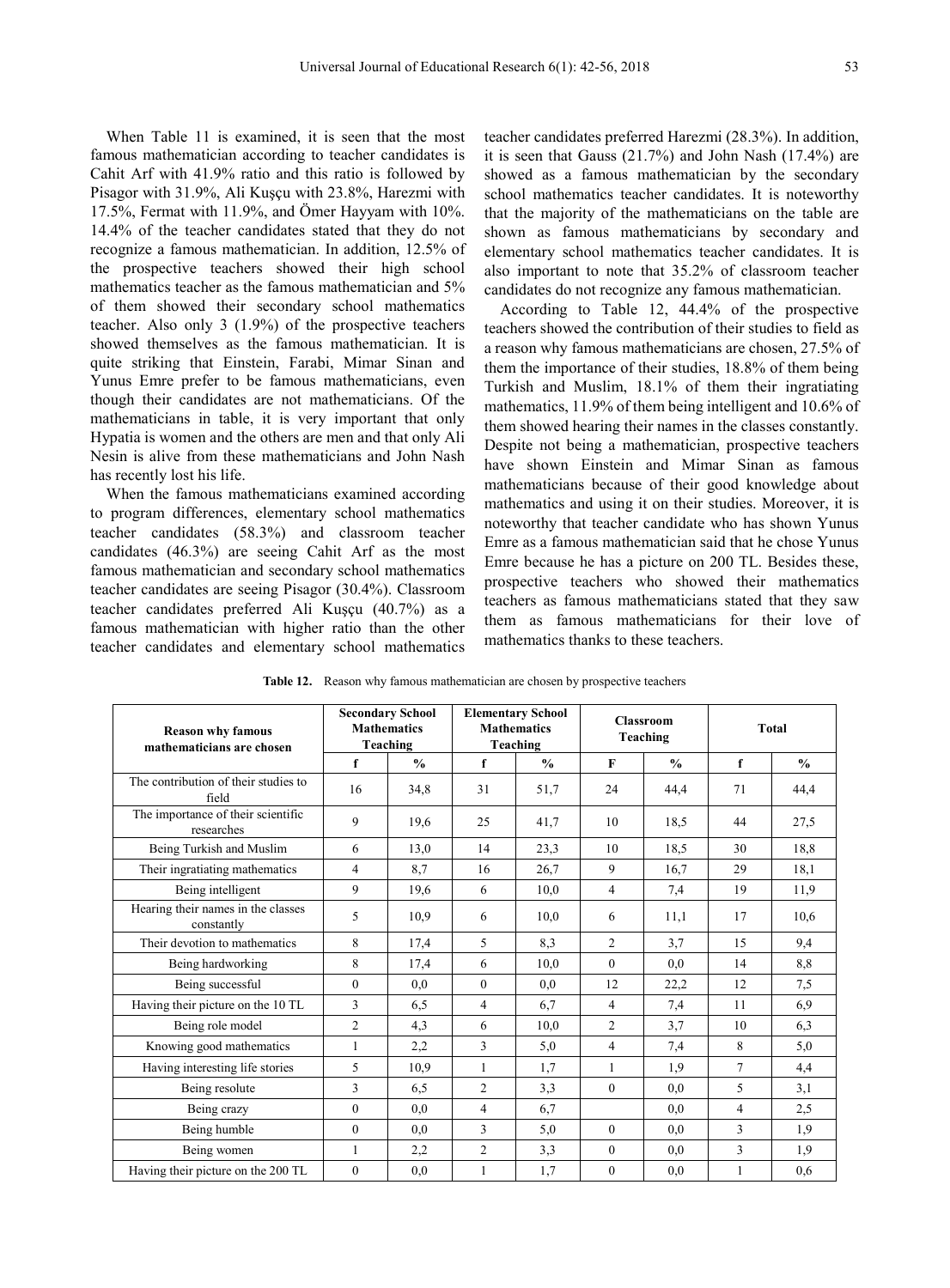## **4. Discussion and Conclusions**

When the drawings in which a typical mathematician image is depicted in order to determine the mathematician images in the minds of the prospective teachers are examined, it is seen that of the 160 teacher candidates, 130 of them (81.3%) draw their mathematics teachers as a mathematician and 30 of them (18.7%) draw mathematicians working at the university. In similar studies, it has been found that the students draw their own mathematics teachers as mathematicians [27, 3, 32, 31]. When the drawings of the teacher candidates were examined according to the program differences, 13 (28.3%) of 46 secondary school mathematics teachers, 16 (26.7%) of 60 elementary school mathematics teachers and 1 (1.85%) of 54 classroom teacher candidates has drawn a mathematician working in college. It can be said that one-fourth of the mathematics teacher candidates are seeing the faculty members working where they have studied as mathematicians and they are aware of that these faculty members contribute to the field of mathematics.

Another finding in this study is that 71.3% of the prospective teachers are using male figure and 28.8% of them are using female figure when they are portraying the mathematician. It is seen here that the teacher candidates perceive the sex of the mathematician as male. In addition, it was determined that the drawings in which the gender of the mathematician is reflected as a woman are mostly drawn by female teacher candidates. However, there was no illustration or explanation of the fact that being a mathematician in the drawings was not related to sex. It is seen that these findings obtained for the sex of the mathematician correspond to the findings of the studies in the literature [27, 28, 29, 3, 31]. In addition, in this study, it was determined that the teacher candidates perceived mathematics as persons between the ages of 20-49. In similar studies it was found that participants perceived mathematics as middle aged people [30, 31]. In addition, it is an important finding in this study that 2 (1.3%) teacher candidates indicate that mathematician can be at any age.

In this study, it was determined that the candidate teachers perceived mathematician as with glasses, groomed, tall, spilled hairy, apronous, suited, smiling, bellied and scattered haired. The reason why prospective teachers perceive the mathematician as groomed, suited and apronous can be showed that because the vast majority of them draw their own mathematics teachers in their drawings. In a similar research, it is reached that the students also perceives mathematician as suited and apronous [27, 31]. On the other hand, studies by Picker and Berry [3] and Grevholm [28] shows that the mathematician is perceived as more neglected and unclean. In addition to these, it is thought that the teacher candidates' perception of mathematician hair as spilled and scattered hair may be caused by the cartooning of scientists in popular culture in this way.

In the present study, it is seen that 34.4% of the

prospective teachers perceiving the mathematician as has good content knowledge, 28.1% as has good pedagogical knowledge, 25.6% as intelligent, 25% as humorous, 25% as affectionate, 24.4% as devoted to the mathematics, 24.4% as has good relation with the students and understanding, 21.3% as concerning and 19.4% of them as hardworking. Whereas, it is seen that 18.8% of the prospective teachers perceiving the mathematician as serious, 18.1% as angry, 10% as has weak pedagogical knowledge, 9.4% as has bad relation with the students and unhappy, 8.8% as has weak content knowledge and 8.1% as wiseacre. When the studies related to the field are examined, it is seen that the students perceive the mathematician as intelligent, hard, angry and asocial in the studies of Ucar and his colleagues [32]. Rensaa [30] found that mathematics was seen as 41% asocial, 12% social, 61% boring and 3% fun in his study. In the study conducted by Picker and Berry [3], it appears that the mathematician is perceived as being oppressive and threatening at a high level. When the findings obtained in these studies are examined, it can be said that the opinions of teacher candidates in the present study are more positive for mathematicians. When the personality traits of the mathematician are examined according to the program differences, it is seen that the mathematics teacher candidates perceive the mathematician as intelligent, hardworking and devoted to mathematics and constantly thinking. Similarly, Piatek-Jimenez [29] found that mathematicians were perceived as intelligent, constantly mathematical thinking and obsessed with mathematics in a study with five female mathematics students. In addition to this, it is quite striking that in this study, negative characteristics such as wiseacre, angry, asocial, selfish, and tantalizer about the personality traits of mathematicians are obtained from the class teacher candidates. For this reason, classroom teacher candidates should be provided with face-to-face interviews with mathematicians and concrete experiences for mathematician should be given to these teacher candidates. Thus, it is thought that these negative opinions about the personality traits of mathematicians can be reduced or turned positive.

In this study, prospective teachers depicted mathematics in their drawings more in class, at the schoolyard and in the office. When the drawings of the teacher candidates are examined in terms of the material used by the mathematician, it is seen that the prospective teachers draw mostly pencil, board, book, lecture notes, ruler and articles also with low rates they draw smart board and computer. In parallel with these findings, the study by Aguilar and his friends [27] also showed that students perceive mathematicians as in classroom or office and they use pencils, books, chalkboards, rows and erasers to draw mathematicians' materials. When it is examined according to the program differences observed, it is determined that the mathematics teacher candidates are different from the class teacher candidates and they are seeing the mathematicians in office, lecture hall, conference room and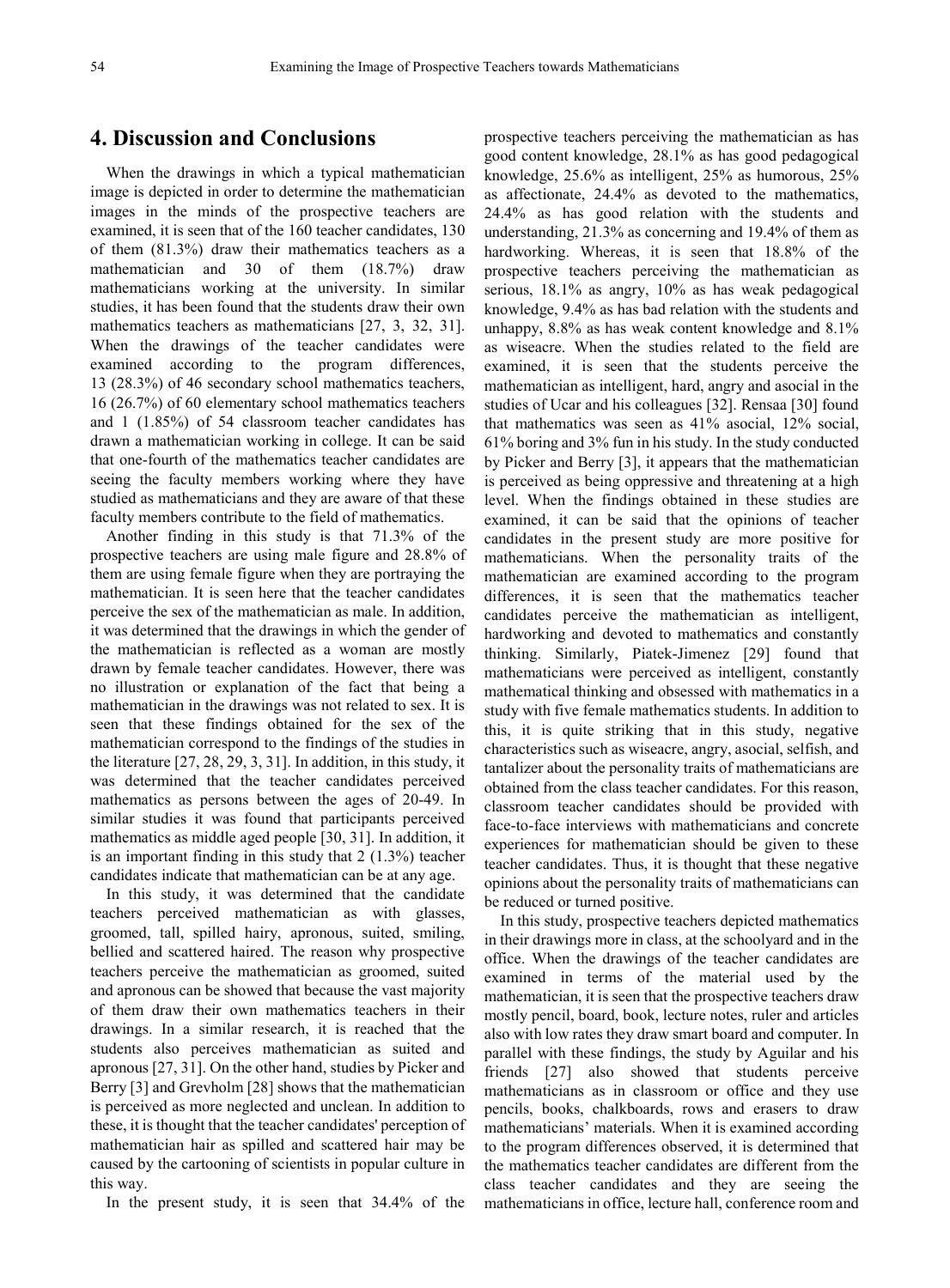TÜBİTAK. Again, in the drawings of the mathematics teacher candidates, unlike the class teacher candidates, mathematicians used articles and computers. The reason for this can be showed that in the drawings of the mathematics teacher candidates, they are showing the faculty members more than the class teacher candidates' drawings. In addition, the miter and compasses are only seen in the drawings of the class teacher candidates as materials used by the mathematician. The reason for this can be showed as that class teachers use miter and compasses more when they teach geometry concepts.

Rensaa [30] has shown society, family, school life and media as an image source towards mathematicians in his work. Similarly, in the study conducted by Aguilar and his friends [27], the school environment i.e. teachers and textbooks, was identified as an image source towards mathematicians. In this study, prospective teachers showed the most teachers as image source towards mathematicians, followed by biographies of mathematicians, internet, documentary films, parents and textbooks. Based on this finding, it can be said that the mathematics teachers and mathematical experiences in the school has large part in the positive or negative opinions of the prospective teachers about the mathematicians. For this reason, the institutions that train teachers in this regard have great responsibilities. Because, in these institutions, firstly the opinions of prospective teachers about mathematics teachers and mathematicians should be determined and studies should be carried out in order to turn negative opinions into positive ones. Afterwards, prospective teachers should be informed about the students' opinions about mathematics teachers and mathematicians in mathematics teaching classes and should be trained to organize learning activities aimed at improving students' images for mathematicians. In addition to this, it can be said that in order to develop a positive image for mathematicians in the light of this finding, the work of mathematicians and their life stories should be given more place in written and visual media, internet and textbooks.

Another finding in this study is that students prefer with the highest rate Cahit Arf and then respectively Pisagor, Ali Kuşçu, Harezmi, Fermat and Omer Hayyam as the most famous mathematician. In addition, only 3 (1.9%) of the prospective teachers stated that they saw themselves as a famous mathematician. It is quite striking that Einstein, Farabi, Mimar Sinan and Yunus Emre prefer to be famous mathematicians by the prospective teachers, even though they are not mathematicians. Prospective teachers have shown Einstein and Mimar Sinan as famous mathematicians because of their good knowledge about mathematics and using it on their studies. In addition, it is a wrong generalization that the student who has chosen Yunus Emre as a famous mathematician because he has a picture on 200 TL. Of the mathematicians in table, it is very important that only Hypatia is women and the others are men and that only Ali Nesin is alive from these

mathematicians and John Nash has recently lost his life. The reason why this is the case can be showed that there are no female mathematician figures in the media and in textbooks, the math is reflected as an attempt to be made only by men and that modern mathematicians are not included. For this reason, the studies of mathematicians at different gender and age levels should be introduced through the media, documentaries and textbooks. The idea that being a mathematician is not related to a certain gender or age level and that everyone who wants to be a mathematician can be one should be given. When famous mathematicians are examined according to program differences, it is very important that the majority of the mathematicians on the tablature are shown by the mathematics teacher candidates and that 35.2% of the class teacher candidates do not recognize any famous mathematicians. The reason for this can be showed as that in the field lectures of mathematics teacher candidates, they must hear the names and works of famous mathematicians and take mathematics history lessons. For this reason, it is thought that the history of science and mathematics should be added to the classroom teacher's curriculum.

As a conclusion, it is thought that in order for the prospective teachers and their students to develop a positive image about mathematician, it is necessary to understand that mathematics is an important inheritance which must be developed and possessed from generation to generation. It is also very important that the lives of famous mathematicians who contributed to the development of mathematics are explained and how important these studies were in the period when these mathematicians lived. In addition, interviews with mathematicians should be held in order for the famous mathematicians to feel that there are many mathematicians who have contributed to the development of mathematics not only in the past but also in the present. Additionally, the selection of these mathematicians from different genders and races, at all ages seems to be very important in terms of acquiring the perception that everyone can be a mathematician.

### **Acknowledgements**

We are very grateful to experts for their appropriate and constructive suggestions to improve this template.

#### **REFERENCES**

- [1] M. Basar, M. Unal, & M. Yalcin. Fear of Mathematics starting with the primary school reasons, V. National Science and Mathematics Education Congress Full Text Book, Ankara, 2002.
- [2] A. Kayaaslan. The beliefs of the 4th and 5th grade primary school students about the nature of mathematics and